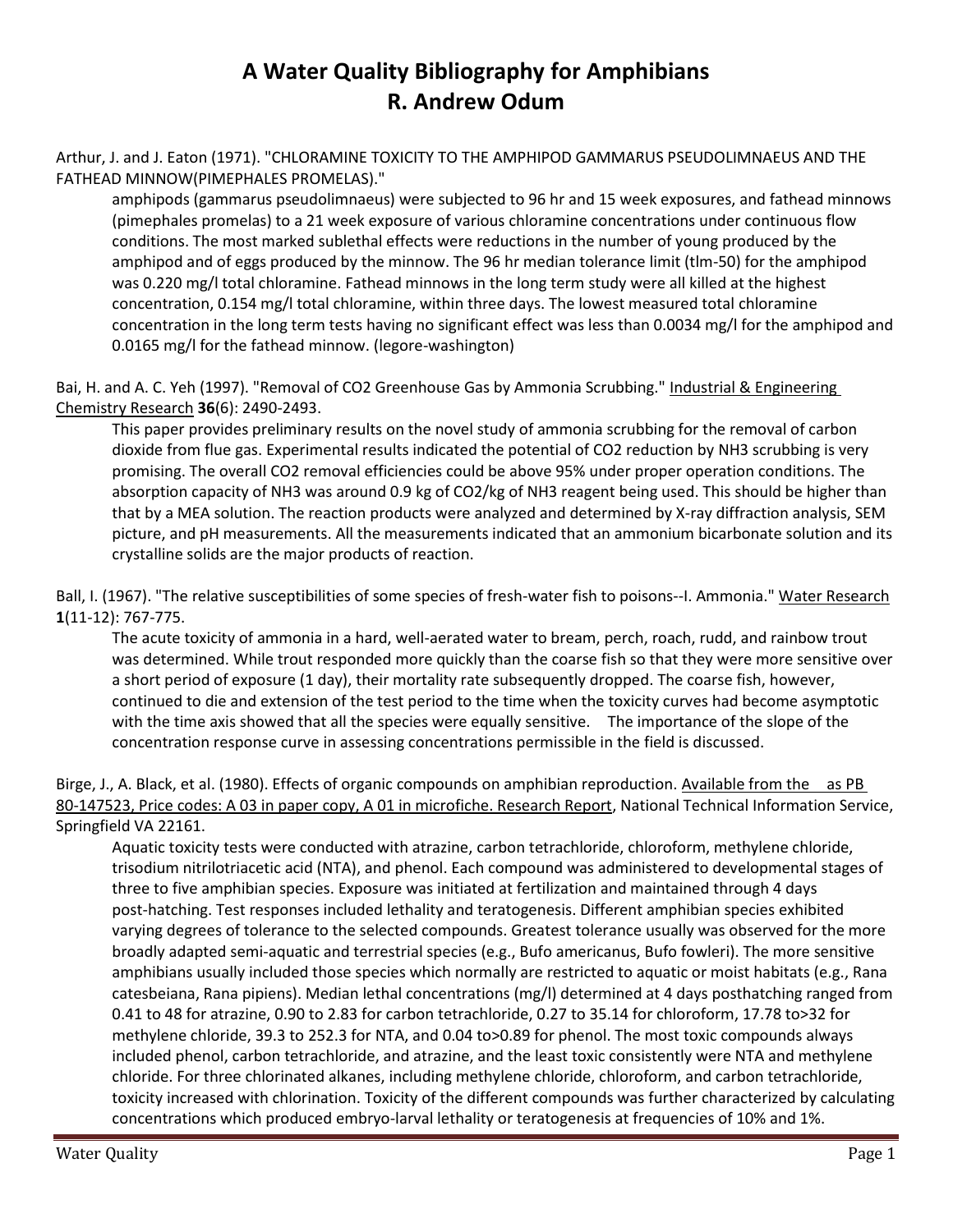BLAUSTEIN, A., A. HATCH, et al. (2001). "Influence of abiotic and biotic factors on amphibians in ephemeral ponds with special reference to long-toed salamanders (Ambystoma macrodactylum)." Israel Journal of Zoology **47**(4): 333-346. Animals living in ephemeral habitats are subjected to various abiotic and biotic selection pressures that may not be present to the same degree in permanent habitats. For example, pond drying can lead to increased predation and competition as resources become limited and temperature and water quality undergo drastic fluctuations. Amphibians provide an excellent model for studying factors associated with survival in temporary habitats. Aquatic amphibians developing in ephemeral habitats must find food, avoid predators, and cope with potentially great fluctuations in abiotic parameters under increasingly harsh conditions. In Oregon (U.S.A.), larval long-toed salamanders (Ambystoma macrodactylum) often inhabit temporary ponds that gradually dry during the summer. We have been studying several factors that may influence long-toed salamander behavior, growth, and survival in ephemeral montane ponds in the Cascade Range. These include biotic interactions focusing on cannibalism and predation, and abiotic factors, including ultraviolet (UV) radiation, an agent that can harm developing amphibians. Long-toed salamanders living in ephemeral ponds, like some other salamander species, exhibit trophic polymorphism, with some individuals having disproportionately broader and longer heads and enlarged vomerine teeth. The ingestion of different types of prey contributes to plasticity in head shape but other cues are essential to induce extreme trophic polymorphism. During periods of food limitation, individuals capable of using alternative food sources, including conspecifics, may experience a competitive advantage over their conspecifics. Morphological plasticity may therefore play an important role in resource partitioning and in alleviating intraspecific competition. The results of field experiments suggest that long-toed salamander embryos are highly susceptible to ambient levels of UV-B radiation. UV radiation reduces hatching success and increases deformities. Laboratory tests suggest that larvae from populations from high elevations may be more resistant to UV-B radiation than larvae from low-elevation populations. Like other amphibian species that may inhabit temporary ponds, long-toed salamanders are potentially vulnerable to a wide array of pollutants, including those associated with nitrate and nitrite fertilizers. Synergistic interactions with a number of agents, including UV radiation and various toxic substances, may be especially harmful to long-toed salamanders.

Boga, A., S. Binokay, et al. (2009). "The toxicity and teratogenicity of gibberellic acid (GA3) based on the frog embryo teratogenesis assay-Xenopus (FETAX)." Turk J Biol **33**: 181-188.

This study investigated the developmental toxicity of a plant growth regulator (a type of pesticide) using the frog embryo teratogenesis assay-Xenopus (FETAX). Xenopus laevis embryos were exposed to 11 different concentrations of gibberellic acid (GA3), from stage 8 to 11, for 96 h under static renewal test conditions. The median lethal concentration (LC50), malformation (EC50), non-observed adverse effect concentration (NOAEC), and lowest observed adverse effect concentration (LOAEC) were calculated. The corresponding LC50 and EC50 values determined for GA3exposure were 1117.5 mg/L and 658 mg/L, respectively. The TI (LC50/EC50) value calculated for GA3 was 1.69. Different anomalies occurred in the embryos, depending on the GA3 concentration. Based on these results, we conclude that GA3 is toxic and teratogenic to Xenopus laevis embryos. Moreover, our results confirm that the FETAX assay can be a useful pretest for integrated biological hazard assessment of chemical agents used in agriculture.

Boyer, R. and C. Grue (1995). "The need for water quality criteria for frogs." Environmental health perspectives **103**(4): 352-357.

Boyer, R. and C. Grue (1995). "The need for water quality criteria for frogs." Environmental health perspectives **103**(4): 352.

Amphibians are considered reliable indicators of environmental quality. In the western United States, a general decline of frog populations parallels an apparent worldwide decline. The factors thought to be contributing to declines in frog populations include habitat loss, introduction of exotic species, overexploitation, disease, climate change, and decreasing water quality. With respect to water quality, agroecosystems use 80-90% of the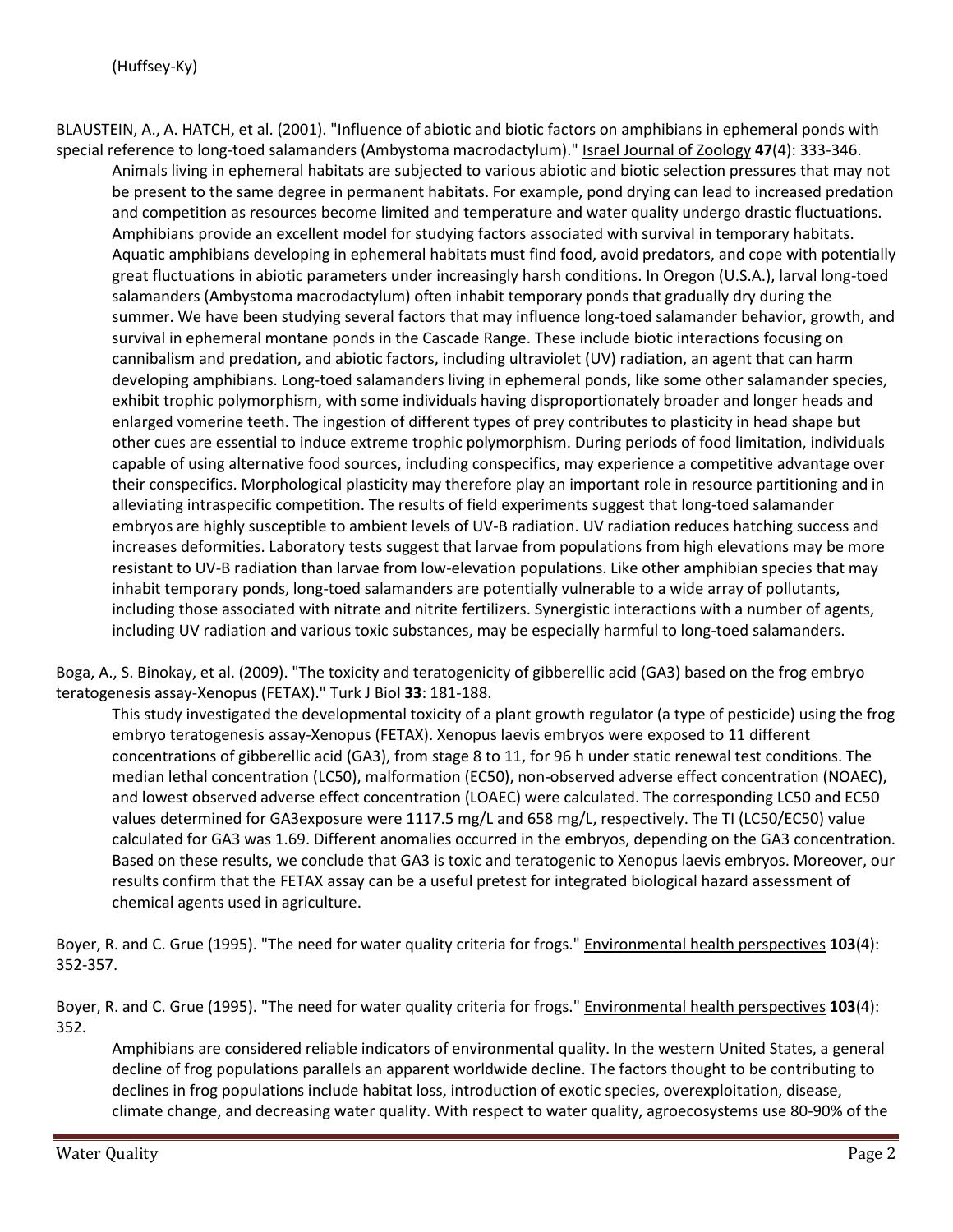water resources in the western United States, frequently resulting in highly eutrophic conditions. Recent investigations suggest that these eutrophic conditions (elevated pH, water temperature, and un-ionized ammonia) may be associated with frog embryo mortality or malformations. However, water quality criteria for frogs and other amphibians do not currently exist. Here, we briefly review data that support the need to develop water quality parameters for frogs in agroecosystems and other habitats. Key words:

Broomhall, S. (2002). "The effects of endosulfan and variable water temperature on survivorship and subsequent vulnerability to predation in Litoria citropa tadpoles." Aquatic Toxicology **61**(3-4): 243-250.

The effects of short-term exposure of stage 25 Litoria citropa tadpoles to sublethal concentrations of endosulfan in combination with either a stable or a variable temperature cycle (20±2 vs. 21±7.5 °C) were investigated. Both exposure to 0.8 μg/l endosulfan and the wider temperature range over 96 h had significant adverse effects on survivorship. In addition, variable water temperatures at the time of endosulfan exposure increased tadpoles' vulnerability to predation by odonates 24 days later, but only if they had also been exposed to endosulfan. This effect occurred despite maintenance of all tadpoles at 19±1 °C during the intervening 24 days. Correlates of fitness such as this represent a move towards more biologically relevant experimental endpoints. This is an important step if we are to gain an understanding of how exposure to agricultural chemicals may affect frog populations in the natural environment. The results indicate that a short, pulsed exposure to a sublethal concentration of endosulfan and extremes in temperature may then have long-term impacts on fitness.

Browne, R., R. Odum, et al. (2007). "Facility design and associated services for the study of amphibians." ILAR journal **48**(3): 188.

The role of facilities and associated services for amphibians has recently undergone diversification. Amphibians traditionally used as research models adjust well to captivity and thrive with established husbandry techniques. However, it is now necessary to maintain hundreds of novel amphibian species in captive breeding, conservation research, and biomedical research programs. These diverse species have a very wide range of husbandry requirements, and in many cases the ultimate survival of threatened species will depend on captive populations. Two critical factors have emerged in the maintenance of amphibians, stringent quarantine and high-quality water. Because exotic diseases such as chytridiomycosis have devastated both natural and captive populations of amphibians, facilities must provide stringent quarantine. The provision of high-quality water is also essential to maintain amphibian health and condition due to the intimate physiological relationship of amphibians to their aquatic environment. Fortunately, novel technologies backed by recent advances in the scientific knowledge of amphibian biology and disease management are available to overcome these challenges. For example, automation can increase the reliability of quarantine and maintain water quality, with a corresponding decrease in handling and the associated disease-transfer risk. It is essential to build facilities with appropriate nontoxic waterproof materials and to provide quarantined amphibian rooms for each population. Other spaces and services include live feed rooms, quarantine stations, isolation rooms, laboratory space, technical support systems, reliable energy and water supplies, high-quality feed, and security. Good husbandry techniques must include reliable and species-specific management by trained staff members who receive support from the administration. It is possible to improve husbandry techniques for many species by sharing knowledge through common information systems. Overall, good facility design corresponds to the efficient use of space, personnel, energy, materials, and other resources.

Burgett, A., C. Wright, et al. (2007). "Impact of ammonium nitrate on wood frog (rana sylvatica) tadpoles: effects on survivorship and behavior." Herpetological Conservation and Biology **2**(1): 29-34.

Nitrogenous based fertilizers, such as ammonium nitrate, are commonly used in agriculture, entering aquatic ecosystems through runoff. Ammonium nitrate has been shown to affect the survivorship and behavior of anurans. We conducted an experiment to examine the potential toxic effects of ammonium nitrate on Wood Frog (Rana sylvatica) tadpoles. We also examined whether ammonium nitrate might interact with predator cues to affect tadpole behavior. Ammonium nitrate decreased survivorship of Wood Frog tadpoles (> 50 mg L-1 NH4NO3). Activity level of Wood Frog tadpoles decreased when exposed to ammonium nitrate, as well as in the presence of predator (Mosquitofish, Gambusia affinis) chemical cues. Our results suggest that ammonium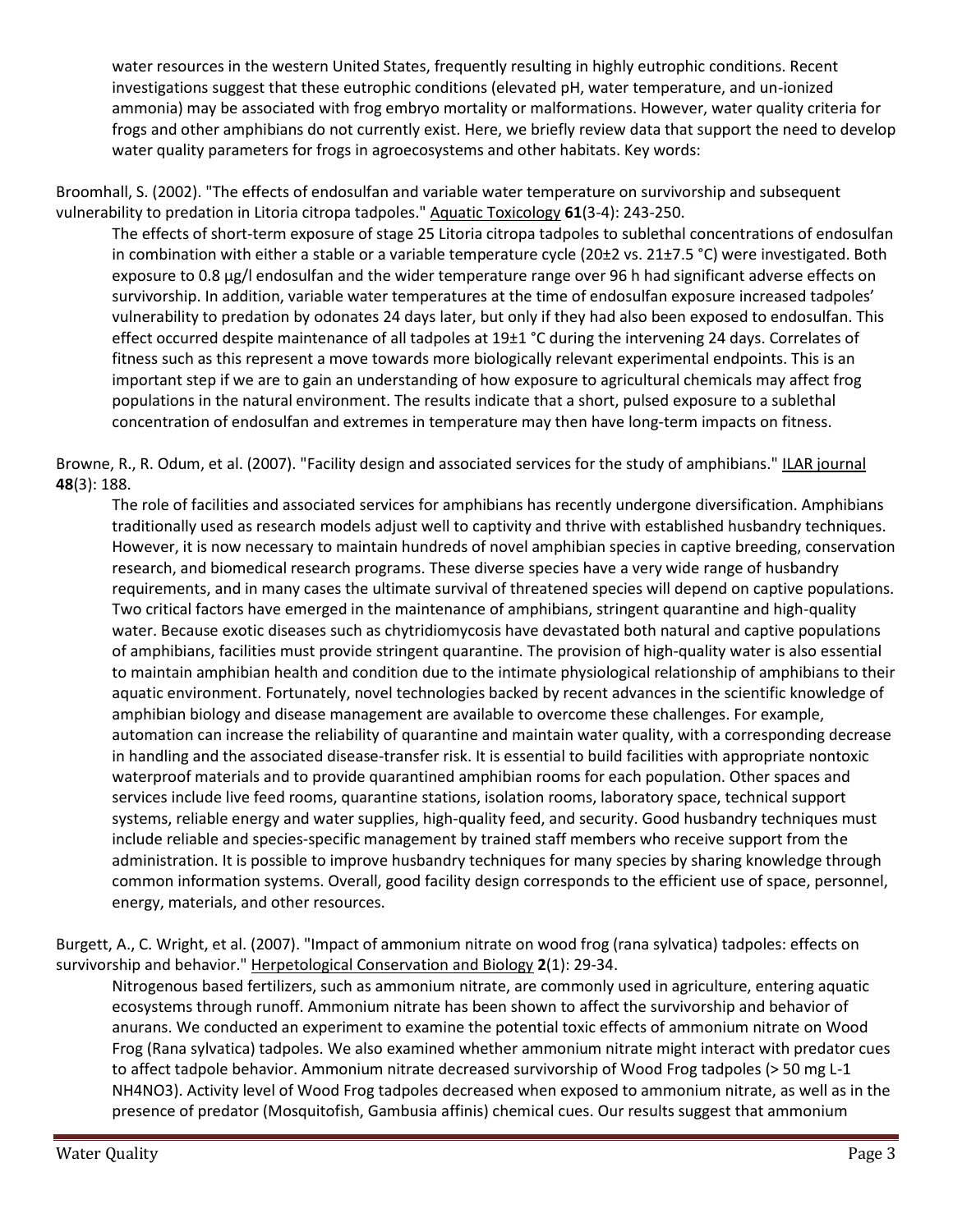nitrate can have significant effects on anuran larvae, both through direct toxicological effects on survivorship, but also through behavioral effects.

Burrell, P., C. Phalen, et al. (2001). "Identification of Bacteria Responsible for Ammonia Oxidation in Freshwater Aquaria." Applied and environmental Microbiology **67**(12): 5791–5800.

Culture enrichments and culture-independent molecular methods were employed to identify and confirm the presence of novel ammonia-oxidizing bacteria (AOB) in nitrifying freshwater aquaria. Reactors were seeded with biomass from freshwater nitrifying systems and enriched for AOB under various conditions of ammonia concentration. Surveys of cloned rRNA genes from the enrichments revealed four major strains of AOB which were phylogenetically related to the Nitrosomonas marina cluster, the Nitrosospira cluster, or the Nitrosomonas europaea-Nitrosococcus mobilis cluster of the \_ subdivision of the class Proteobacteria. Ammonia concentration in the reactors determined which AOB strain dominated in an enrichment. Oligonucleotide probes and PCR primer sets specific for the four AOB strains were developed and used to confirm the presence of the AOB strains in the enrichments. Enrichments of the AOB strains were added to newly established aquaria to determine their ability to accelerate the establishment of ammonia oxidation. Enrichments containing the Nitrosomonas marina-like AOB strain were most efficient at accelerating ammonia oxidation in newly established aquaria. Furthermore, if the Nitrosomonas marina-like AOB strain was present in the original enrichment, even one with other AOB, only the Nitrosomonas marina-like AOB strain was present in aquaria after nitrification was established. Nitrosomonas marina-like AOB were 2% or less of the cells detected by fluorescence in situ hybridization analysis in aquaria in which nitrification was well established.

Byrne, P. and J. Roberts (1999). "Simultaneous mating with multiple males reduces fertilization success in the myobatrachid frog Crinia georgiana." Proceedings of the Royal Society B: Biological Sciences **266**(1420): 717-721. Approximately 50% of matings in the frog Crinia georgiana involve two or more males. We report reduced fertilization success as a major cost of mating with multiple males. For single-male matings, fertilization success was consistently high averaging 96%. Only 68% of eggs were fertilized when females were amplexed by two males and this dropped to 64% when females were amplexed by three to ¢ve males. Multiple regression analysis revealed the reduction in fertilization success was signi¢- cantly related to the number of amplectant males but not to clutch size or three measures of water quality (depth, temperature and oxygen concentration) at the site of oviposition. The most likely cause of reduced fertilization success is struggles amongst males which interfere

Collins, S. and R. Russell (2009). "Toxicity of road salt to Nova Scotia amphibians." Environmental Pollution **157**(1): 320-324.

The deposition of chemical pollutants into roadside wetlands from runoff is a current environmental concern. In northern latitudes, a major pollutant in runoff water is salt (NaCl), used as de-icing agents. In this study, 26 roadside ponds were surveyed for amphibian species richness and chloride concentration. Acute toxicity tests (LC50) were performed on five locally common amphibian species using a range of environmentally significant NaCl concentrations. Field surveys indicated that spotted salamanders (Ambystoma maculatum) and wood frogs (Rana sylvatica) did not occupy high chloride ponds. American toads (Bufo americanus) showed no pond preference based on chloride concentration. Acute toxicity tests showed spotted salamanders and wood frogs were most sensitive to chloride, and American toads were the least. Spring peepers (Pseudacris crucifer) and green frogs (Rana clamitans) showed intermediate sensitivities. We concluded that chloride concentrations in ponds due to application of de-icing salts, influenced community structure by excluding salt intolerant species.

Cummins, C. (1989). "Interaction between the effects of pH and density on growth and development in Rana temporaria L. tadpoles." Functional Ecology **3**(1): 45-52.

The common frog (Rana temporaria L.) occurs in areas where waters are naturally acid and where breeding sites are susceptible to acidification from anthropogenic sources. Acid conditions have been shown to cause embryo mortality. They can also delay metamorphosis and reduce size at metamorphosis among individual tadpoles. Time of metamorphosis and size at metamorphosis may also be influenced by crowding effects. It is conceivable

with ejective sperm transfer.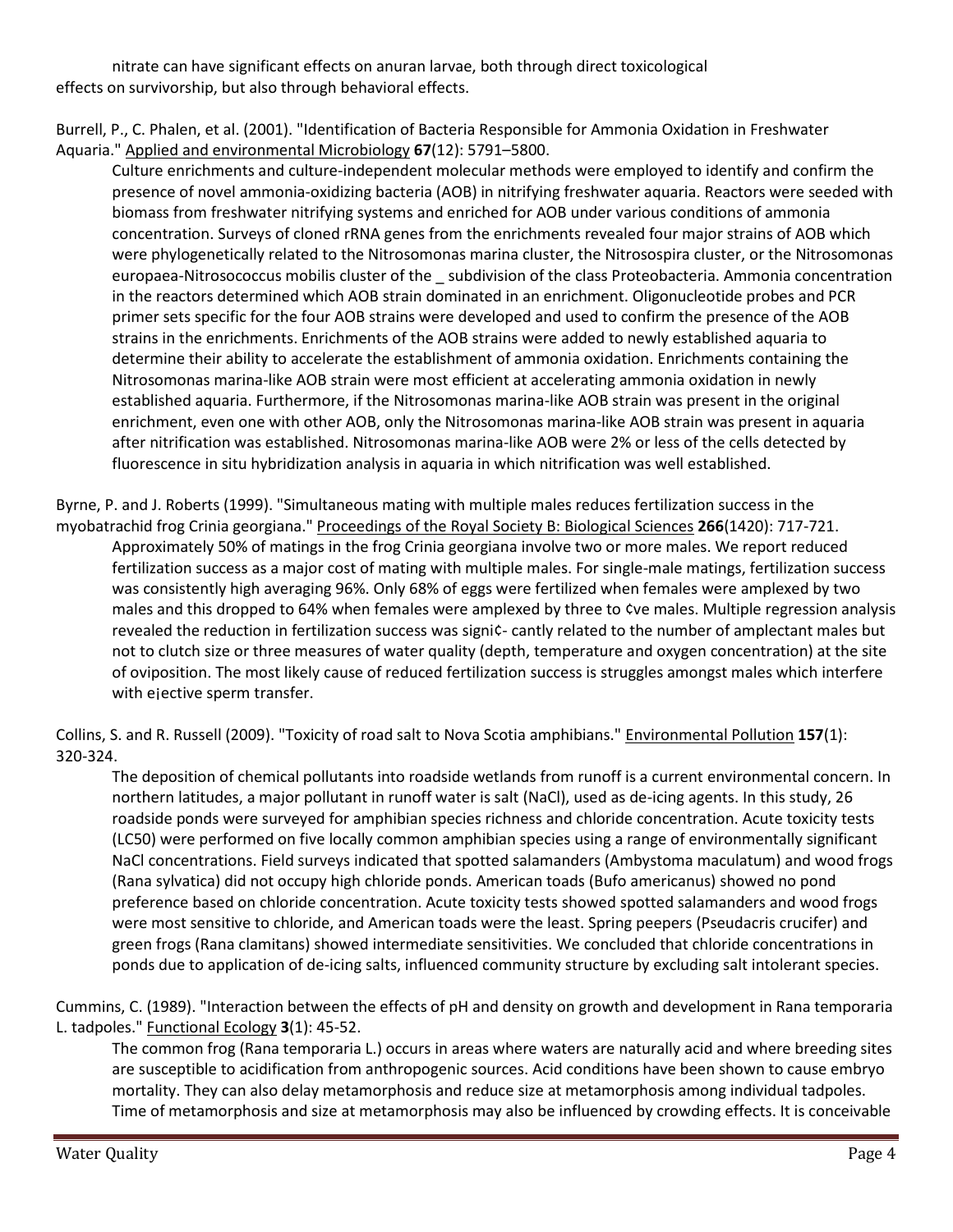that reductions in tadpole density arising from embryo mortality will offset depressant effects of acid conditions on individual tadpoles. Furthermore, interactions among tadpoles may be modified by individuals' responses to acid conditions. To investigate such possible effects, common frog tadpoles were raised to metamorphosis in the laboratory at three densities (4, 8 and 16 tadpoles litre<sup>-1</sup>) and two levels of pH (nominally pH 4 and pH 7) on a limiting ration. Overall, the effects of density on size at metamorphosis and time of metamorphosis far outweighed those of low pH. The depressant effect of low pH on mean development rate and mean size at metamorphosis decreased with increasing tadpole density. Low pH accentuated hierarchical effects within density replicates, and dominant tadpoles suffered little or no net retardation of growth or development due to low pH. Tadpoles which grew and developed rapidly at low pH suffered debilitating limb deformities. The implications of these interactive effects of density and pH are discussed in the context of freshwater acidification and its possible effects on frog populations. The response of individuals in a group is likely to be more important than the mean response of the group.

Emerson, K., R. Russo, et al. (1975). "Aqueous ammonia equilibrium calculations: effects of pH and temperature." Journal of the Fisheries Research Board of Canada **32**: 2379-2383.

The toxicity of ammonia to fishes has been attributed to the un-ionized ammonia chemical species present in aqueous solution. Because the percent of total ammonia present as un-ionized ammonia (NH3) is dependent on pH and temperature, an exact understanding of the aqueous ammonia equilibrium is important for toxicity studies. A critical evaluation of the literature data on the ammonia-water equilibrium system has been carried out. Results of calculations of values of pKa at different temperatures and of percent of NH3 in aqueous ammonia solutions of zero salinity as a function of pH and temperature are presented. (Katz)

EPA (2009). "Risks of Prometryn Use to Federally Threatened California Red-legged Frog."

The purpose of this assessment is to evaluate potential direct and indirect effects on the California red-legged frog (Rana aurora draytonii) (CRLF) arising from Federal Insecticide, Fungicide, Rodenticide Act (FIFRA) regulatory actions regarding use of prometryn on agricultural sites. In addition, this assessment evaluates whether these actions can be expected to result in modification of the species' designated critical habitat. This assessment was completed in accordance with the U.S. Fish and Wildlife Service (U.S. FWS) and National Marine Fisheries Service (NMFS) Endangered Species Consultation Handbook (U.S. FWS/NMFS 1998) and procedures outlined in the Agency's Overview Document (U.S. EPA 2004). The CRLF was listed as a threatened species by U.S. FWS in 1996. The species is endemic to California and Baja California (Mexico) and inhabits both coastal and interior mountain ranges. A total of 243 streams or drainages are believed to be currently occupied by the species, with the greatest numbers in Monterey, San Luis Obispo, and Santa Barbara counties (U.S. FWS 1996) in California. Prometryn is a symmetric triazine (s-triazine) herbicide. Formulation types registered include liquids and wettable granules; therefore, all formulations are designed for liquid application. Currently, labeled uses of prometryn include uses on celery, fennel, dill, parsley, and cotton. These uses are considered as part of the federal action evaluated in this assessment. Prometryn is stable to abiotic hydrolysis and direct photolysis in water and soil. Biotransformation has been identified as a major dissipation process, albeit slow. There are no data on the persistence, transformation, or partitioning in water-sediment systems. It is very mobile to mobile in soils (average Koc = 244 L/kg-OC). Based on the value of the vapor pressure and Henry's Law Constant it is not expected to volatilize from soil or water. The low n-octanol-water partition coefficient (Log Kow< 4) of prometryn suggests low bioaccumulation potential. The major biotransformation product is a hydroxy-triazine that is potentially a biotransformation product in common with hydroxyl degradates of other s-triazine herbicides. Based on the persistence and mobility of prometryn, major routes of transport are likely to be runoff to surface water bodies or to adjacent fields and leaching to ground water. Prometryn could also reach non-target sites by drift and/or wind erosion. Water monitoring data from California has identified that the concentrations of prometryn in surface water range from 0.0054 to 0.621 μg/L. Although prometryn has been detected in rain and wet deposition, the vapor pressure suggests low potential for volatility. Since CRLFs exist within aquatic and terrestrial habitats, exposure of the CRLF, its prey, and its habitats to prometryn are assessed separately for the two habitats. The PRZM/EXAMS aquatic exposure model was used to estimate high-end exposures of prometryn in aquatic habitats resulting from runoff and spray drift from different uses. The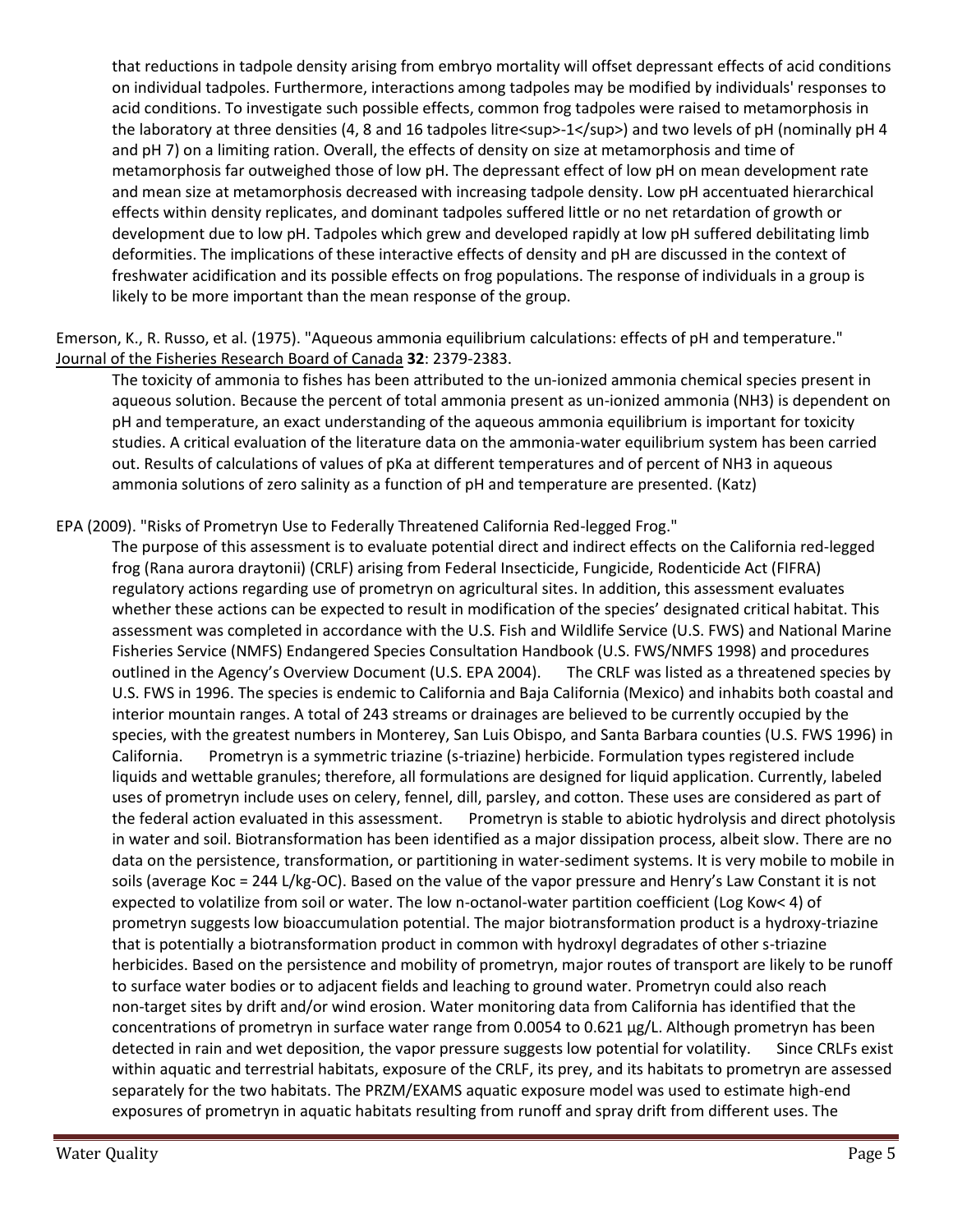1-in-10-year peak model-estimated environmental concentrations (EECs) for selected CA scenarios range from 37.6 to 377.3 μg/L. This residue accumulation is the result of high persistence of prometryn in conjunction with the static hydrology (no flow) of the standard pond. These estimates are supplemented with analysis of available California surface water monitoring data from U. S. Geological Survey's National Water Quality Assessment (NAWQA) program and the California Department of Pesticide Regulation. The maximum concentration of prometryn reported by NAWQA for California surface waters with agricultural watersheds is 0.621μg/L. This value is approximately 607 times less than the maximum model-estimated environmental concentration. The T-REX model is used to estimate prometryn exposures to the terrestrial-phase CRLF and its potential prey resulting from uses involving prometryn applications. The AgDRIFT model is also used to estimate deposition of prometryn on terrestrial and aquatic habitats from spray drift. The TerrPlant model is used to estimate prometryn exposures to terrestrial-phase CRLF habitat, including plants inhabiting semi-aquatic and dry areas, resulting from uses involving foliar prometryn applications. The effects determination assessment endpoints for the CRLF include direct toxic effects on the survival, reproduction, and growth of the CRLF itself, as well as indirect effects, such as reduction of the prey base or modification of its habitat. Direct effects to the CRLF in the aquatic habitat are based on toxicity information for freshwater fish, which are generally used as a surrogate for aquatic-phase amphibians. In the terrestrial habitat, direct effects are based on toxicity information for birds, which are used as a surrogate for terrestrial-phase amphibians. Given that the CRLF's prey items and designated critical habitat requirements in the aquatic habitat are dependant on the availability of freshwater aquatic invertebrates and aquatic plants, toxicity information for these taxonomic groups is also discussed. In the terrestrial habitat, indirect effects due to depletion of prey are assessed by considering effects to terrestrial insects, small terrestrial mammals, and frogs. Indirect effects due to effects to the terrestrial habitat are characterized by available data for terrestrial monocots and dicots. Degradation products of prometryn in soil metabolism studies are 2,4-bis(isopropylamino)-6-hydroxy-s-triazine (CS-11526) at 27% of the applied radioactivity after one year post-treatment and 2-amino-4-isopropylamino-6-methylthio-s-triazine (GS-11354) at less than 10% after one year post-treatment. There are no available ecotoxicity data and limited environmental fate data for these degradation products. Based on EPA's human health assessment conducted to support the prometryn RED (Wassell 1998), the only residue of concern is prometryn. Therefore, the degradation products of prometryn are not considered in this assessment. Risk quotients (RQs) are derived as quantitative estimates of potential high-end risk. Acute and chronic RQs are compared to the Agency's levels of concern (LOCs) to identify instances where prometryn use within the action area has the potential to adversely affect the CRLF and its designated critical habitat via direct effects or indirectly via direct effects to its food supply (i.e., freshwater invertebrates, algae, fish, frogs, terrestrial invertebrates, and mammals) or habitat (i.e., aquatic plants and terrestrial upland and riparian vegetation). When RQs for each particular type of effect are below LOCs, the pesticide is determined to have "no effect" on the CRLF. Where RQs exceed LOCs, a potential to cause adverse effects is identified, leading to a conclusion of "may affect." If a determination is made that use of prometryn use within the action area "may affect" the CRLF or its designated critical habitat, additional information is considered to refine the potential for exposure and effects, and the best available information is used to distinguish those actions that "may affect, but are not likely to adversely affect" (NLAA) from those actions that are "likely to adversely affect" (LAA) the CRLF. Similarly for critical habitat, additional information is considered to refine the potential for exposure and effects to distinguish those actions that do or do not result in effects to its critical habitat. Based on the best available information, the Agency makes a Likely to Adversely Affect determination for the CRLF from the use of prometryn. Additionally, the Agency has determined that there is a potential for effects to the CRLF designated critical habitat from the use of the chemical. A summary of the risk conclusions and effects

Erickson, R. (1985). "An evaluation of mathematical models for the effects of pH and temperature on ammonia toxicity to aquatic organisms." Water Research **19**(8): 1047-1058.

Available data on the pH and temperature dependence of ammonia toxicity to aquatic organisms were examined and their agreement with various models was evaluated. A model which considers alteration of the relative concentration of un-ionized ammonia at the gill surface failed to adequately describe either pH or temperature dependence. A model that assumes that un-ionized ammonia and ammonium ion are jointly toxic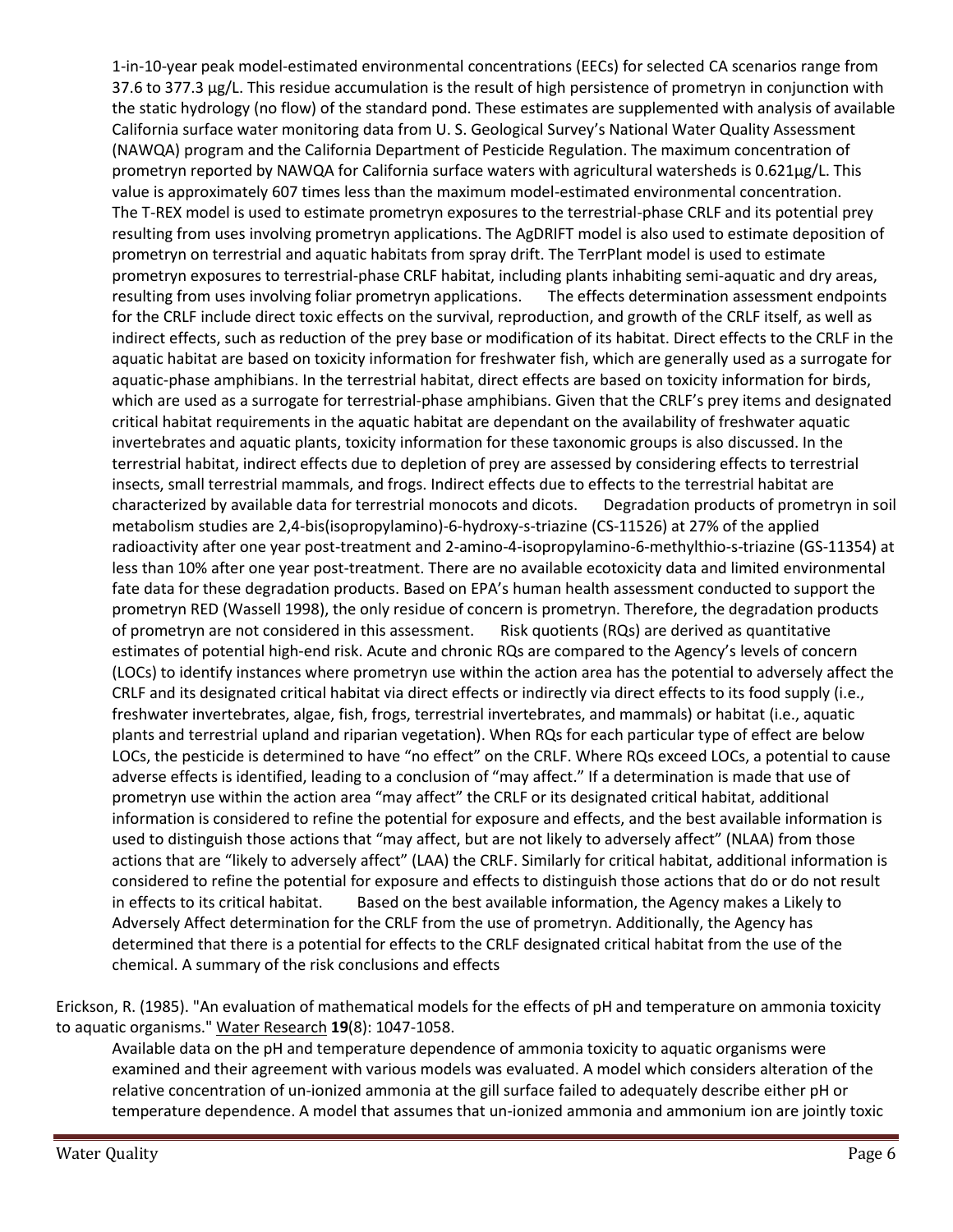was strongly supported by the data on pH dependence, but could not explain observed temperature dependence. Temperature dependence can be described empirically by a simple log-linear model. The effects of pH and temperature were generally found to be qualitatively and quantitatively similar among fish species.

Fellers, G., D. Bradford, et al. (2007). "Demise of repatriated populations of mountain yellow-legged frogs (Rana muscosa) in the Sierra Nevada of California." Herpetological Conservation and Biology **2**: 5-21.

Abstract.—In the late 1970s, Rana muscosa was common in the Tableland area of Sequoia National Park, CA. Surveys in 1993- 1995 demonstrated that this frog had disappeared from this and other areas, even though the species was still common 30 km to the northeast. To evaluate potential causes of the extirpation, we repatriated R. muscosa eggs, tadpoles, subadults, and adults to four previously occupied sites in the Tableland area in 1994 and 1995. We surveyed the release sites every few days in the summers of 1994 and 1995, and once a month in 1996-1997. During the first week after release, survival of all life history stages was high at each of the release sites. At the end of the first summer there were metamorphosing tadpoles, and adult frogs were still present. However, we detected no evidence of reproduction at three sites and nearly all life history stages disappeared within 12 months. At the fourth site, there was limited reproduction, but it was not sufficient to maintain a population. It appears either that the causal factors for the demise of R. muscosa in the 1970s were still operating in the 1990s, or that a new limiting factor has developed. Dispersal, weather, water quality, and predation do not appear to be causative agents; because fish have never been present in the portions of the watershed where we were working, they were not a factor. Observations and data are consistent with the hypotheses that chytridiomycosis, caused by the chytrid fungus Batrachochytrium dendrobatidis, and/or exposure to airborne pesticides caused both declines. However, at the time of our study, chytridiomycosis had not been described and the potentially significant role of contaminants was largely undocumented.

Fellers, G., D. Bradford, et al. (2008). Experimental Repatriation of Mountain Yellow-legged Frogs (Rana muscosa) in the Sierra Nevada of California, USGS.

In the late 1970s, Rana muscosa (mountain yellow-legged frog) was common in the Tableland area of Sequoia National Park, California where it was possible to find hundreds of tadpoles and adults around many of the ponds and lakes. Surveys in 1993-1995 demonstrated that R. muscosa was absent from more than half of all suitable habitat within the park, including the Tableland area. At that same time, R. muscosa was still common at Sixty Lake Basin, Kings Canyon National Park, 30 km to the northeast. To evaluate the potential causes for the extirpation, we repatriated R. muscosa eggs, tadpoles, subadults, and adult frogs from Sixty Lake Basin to four sites in the Tableland area in 1994 and 1995. We subsequently surveyed each release site and the surrounding area 2 - 3 times per week in 1994-1995, and intermittently in 1996-1997, to monitor the survival of all life history stages, and to detect dispersal of adults and subadults. We also monitored predation, water quality, weather, and water temperature. Our techniques for capturing, holding, transporting, and releasing R. muscosa were refined during the study, and during 1995 resulted in high initial survival rates of all life history stages. Adult frogs were anaesthetized, weighed, measured, tagged, and held in plastic boxes with wet paper towels. Tadpoles were collected and held in fiberglass screen cages set in the water at the edge of a pond. This resulted in relatively natural conditions with less crowding and good water circulation. Frogs, tadpoles, and eggs were placed in Ziploc bags for transport to the Tableland by helicopter. Short-term survival of tadpoles, subadults, and adults was high at all four release sites, tadpoles reached metamorphosis, and adult frogs were still present. However, we detected no evidence of reproduction at three sites (e.g., no new eggs or small tadpoles) and nearly all life history stages disappeared within 12 months. At the fourth site, there was limited reproduction, but it was insufficient to maintain a population.

It appears that the causal factors for the demise of R. muscosa in the Tableland during the 1970s were still operating in the 1990s or that a new limiting factor has developed. Dispersal, weather, water quality, and predation do not appear to be causative agents; since fish have never been present in the portions of the watershed where we were working, they were not a factor. Observations and data are consistent with the hypotheses that chytridiomycosis, caused by the chytrid fungus Batrachochytrium dendrobatidis, and/or exposure to airborne pesticides caused both declines. However, at the time of our study, chytridiomycosis had not been described and the potentially significant role of contaminants was largely undocumented.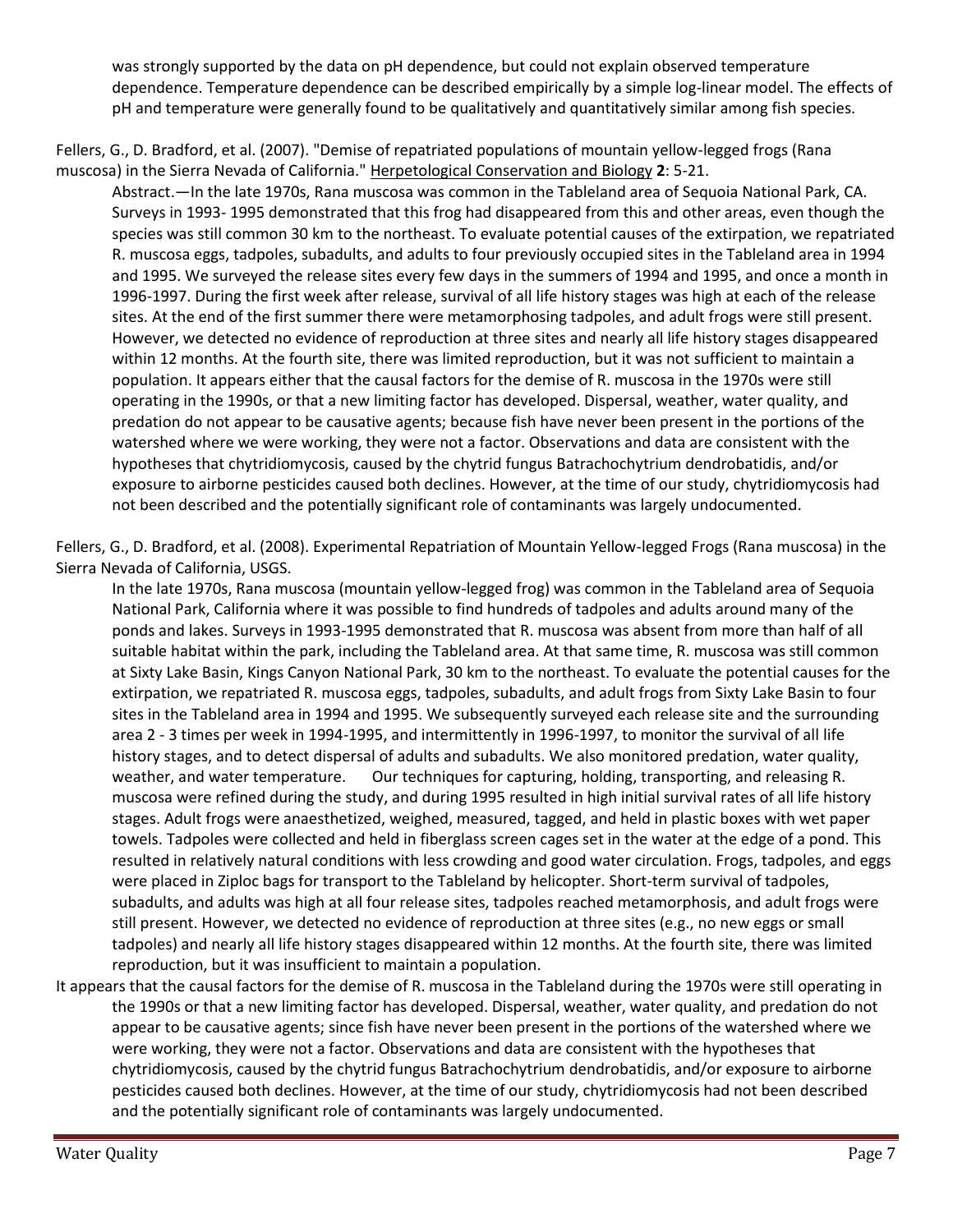Flynn, R. (2009). Fertilizer exposure affects Hyla versicolor (gray tree frog) larval growth and development. Amphibian populations worldwide are experiencing mass extinctions, the causes of which have yet to be fully determined. Portions of this have been linked to addition of mineral nitrogen to water bodies in which amphibians breed. This study set out to determine whether two types of nitrogen fertilizer addition to the water column—that is spills and run-off—differentially affect larval growth, development, activity, and survivorship. Concentrations of 10 mg/L of granular urea were added as pulses—simulating one-time large spills—and presses—simulating run-off—to pools containing Hyla versicolor tadpoles. Survivorship and activity did not differ among treatments. However, growth and development were both affected by the fertilizer: growth rate was higher in fertilizer treatments than in control, and the stage of development was higher in fertilizer treatments than in control ones. Except for one day, there was no statistically significant difference between press and pulse treatments. These results indicate that previous studies' results can be applied to both fertilizer spill and run-off situations. In addition, it shows that fertilizer may not always be harmful to tadpole growth and development if added to the water column during the larval stage, which may have agricultural and wildlife management implications.

Gauthier, L., Y. Levi, et al. (1989). "Evaluation of the clastogenicity of water treated with sodium hypochiorite or monochioramine using a micronucleus test in newt larvae (Pleurodeles waltl)." Mutagenesis **4**(3): 170-173.

We have previously described a micronucleus test using erythrocytes from larvae of the urodele amphibian Pleurodeles waltl (pleurodele). The test is based on a comparison of the levels of micronucleated erythrocytes in blood smears from larvae reared in water containing a clastogen, with the levels from larvae reared in purified water. We have employed this test to evaluate mutagenic activity of chlorinated or monochloraminated water devoid of all organic matter. (i) The level of micronuclei in erythrocytes was compared between a group of larvae reared for 12 days in chlorinated reconstituted ultrapure water treated with sodium hypochlorite, and a control group reared in just the reconstituted water. Sodium hypochlorite was added when both the food and medium were changed each day. Chlorine levels of 0.125 and 0.25 p.p.m. led to significant elevations of micronuclei. (ii) The possibility of indirect effects of chlorine through chemical interactions with the food were also investigated, using the following scheme: larvae were left for 3 h in chlorinated reconstituted ultrapure water and then placed in non-chlorinated water. Food was only introduced when they were transferred to the non-chlorinated water. This procedure was repeated for 12 consecutive days. Control larvae were reared in non-chlorinated water throughout this period. In this case results were also positive when the larvae were exposed for only 3 h to the chlorine (0.2 p.p.m. for 12 days) in the absence of food. (iii) This was the same as experiment 1 except that the water was chlorinated with monochloramine instead of sodium hypochlorite. The level of micronuclei increased with increasing concentration of monochloramine (0.05, 0.1 and 0.15 p.p.m.) although only the 0.15 p.p.m. concentration gave a statistically significant response. The results indicate that free chlorine and monochloramine are responsible for the clastogen effect in newt larvae.

Glos, J., T. Ulmar Grafe, et al. (2003). "Geographic Variation in pH Tolerance of Two Populations of the European Common Frog, Rana temporaria." Copeia **2003**(3): 650-656.

In a laboratory experiment, we investigated the effects of low pH environment, a key parameter of acidity, on mortality, growth, and development in two populations of Rana temporaria that differ in the pH of their breeding ponds. In a population with pH neutral breeding sites, low pH treatment caused a prolongation in embryogenesis and an increased embryonic mortality, a higher proportion of deformed hatchlings and an increased larval time. Embryos and larvae from a population that was exposed naturally to low pond pH were more pH tolerant, as the only effect of low pH was increased larval time.

Griffis-Kyle, K. (2005). "Ontogenic delays in effects of nitrite exposure on tiger salamanders (Ambystoma tigrinum tigrinum) and wood frogs (Rana sylvatica)." Environmental Toxicology and Chemistry **24**(6): 1523-1527.

Under certain conditions, nitrite can be present in freshwater systems in quantities that are toxic to the fauna. I exposed wood frog (Rana sylvatica) and eastern tiger salamander (Ambystoma tigrinum tigrinum) embryos and young tadpoles and larvae to elevated concentrations of nitrite in chronic toxicity tests: 0, 0.3, 0.6, 1.2, 2.1, 4.6,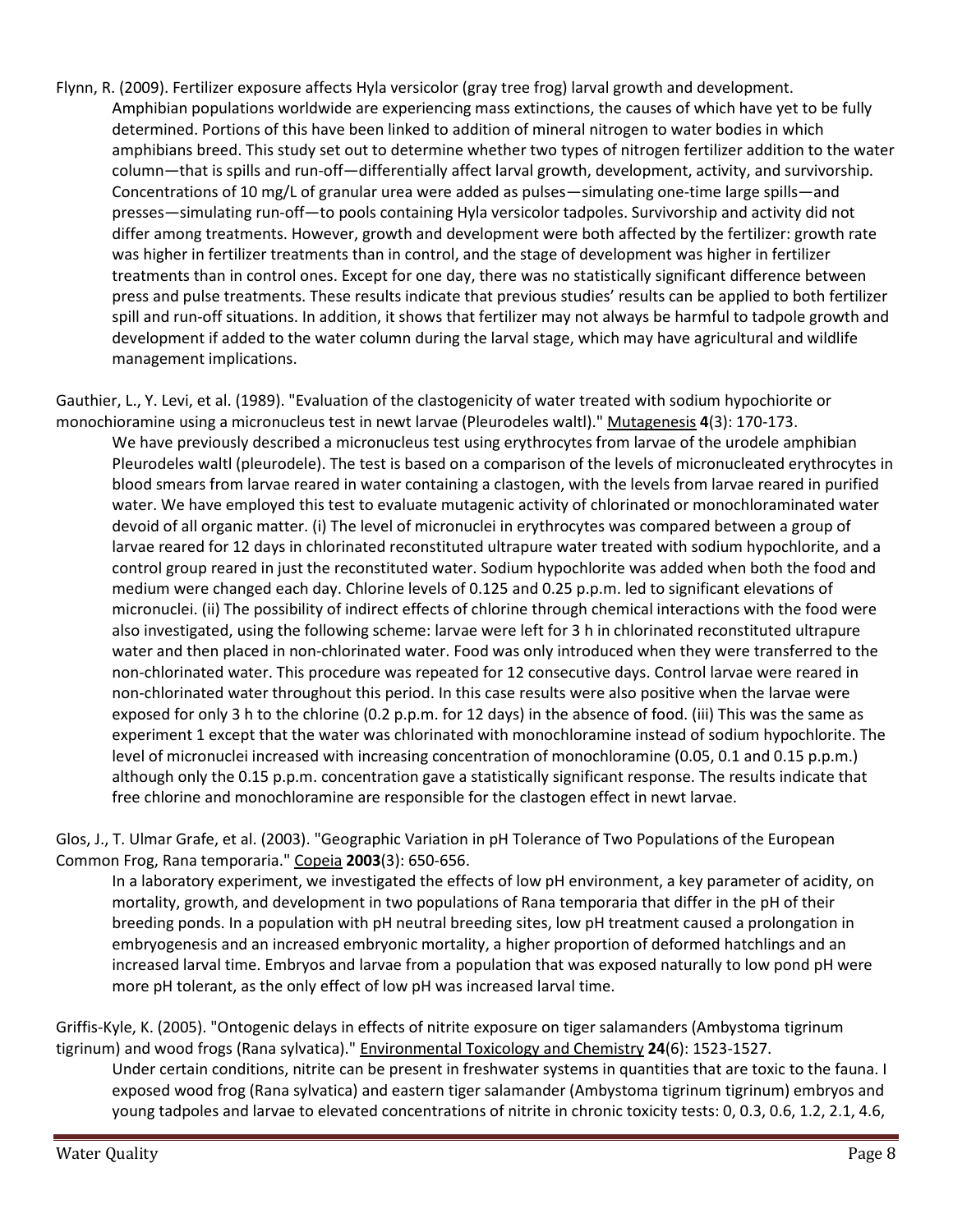and 6.1 mg/L NO2-N, exposing individuals as both embryos and larvae. Nitrite caused significant declines in wood frog hatching success (3.4 mg/L NO2-N, wood frog), and lower concentrations caused significant mortality during the early larval stages (4.6 mg/L NO2-N, salamander; 0.5 mg/L NO2-N, wood frog). Later tests exposing individuals to nitrite only after hatching showed that both wood frog and tiger salamander vulnerability to nitrite declined shortly after hatching. Hence, examining a single life-history stage, especially later in development, may miss critical toxic effects on organisms, causing the researcher potentially to underestimate seriously the ecological consequences of nitrite exposure.

Griffis-Kyle, K. (2007). "Sublethal effects of nitrite on eastern tiger salamander (Ambystoma tigrinum tigrinum) and wood frog (Rana sylvatica) embryos and larvae: implications for field populations." Aquatic Ecology **41**(1): 119-127. Ephemeral pools, which can have high animal biomass and low dissolved oxygen, may be prone to nitrite accumulation. As such, it is important to understand how exposure to nitrite might affect development and growth of amphibians that breed in these ephemeral pools.Woodfrog (Rana sylvatica) and eastern tiger salamander (Ambystoma tigrinum tigrinum) embryos and tadpoles and young larvae were exposed to elevated concentrations of nitrite derived from sodium nitrite: 0, 0.3, 0.6, 1.2, 2.1, 4.6, and 6.1 mg l–1 NO2–N. Increasing nitrite exposure slowed embryonic and larval development in both the eastern tiger salamander and the wood frog, reduced growth in tiger salamander embryos and larvae, and delayed metamorphosis in the wood frog. At concentrations less than 2 mg l–1 NO2–N nitrite delayed hatching, and at concentrations above 2 mg l–1 time to hatching decreased causing more individuals to hatch at less developed stages. Nitrite also increased asynchrony in tiger salamander hatching. The sublethal effects of nitrite on amphibian development, growth and hatching could have serious repercussions on amphibian fitness in ephemeral environments. Potential increases in mortality on field populations caused by sublethal effects of nitrite are discussed.

Hannas, B. (2009). Mechanistic evaluation of the reproductive and developmental toxicity of nitrate and nitrite. Raleigh, North Carolina, North Carolina State University. **Ph.D.**

The purpose of this research was to investigate the mechanism for reproductive and developmental toxicity associated with the ubiquitous aquatic contaminants nitrate and nitrite, in the crustacean Daphnia magna. Two hypotheses were tested: 1) Nitrate and nitrite are converted to the signaling molecule NO, resulting in disruption of endocrine-related processes; and 2) NO interferes with endocrine signaling by lowering steroid hormone levels or by binding a heme-containing nuclear receptor involved in steroid signaling. In the first study, the toxicity of nitrate and nitrite to daphnids was evaluated. Both compounds increased incidence of developmental abnormalities and reduced fecundity in a concentration-dependent manner. Toxicity was consistent with toxicity elicited by the NO donor sodium nitroprusside. Developmental toxicity of nitrite and NO was ameliorated by the NO-scavenger ß-carotene. Since toxicity of nitrate and nitrite mimicked that of NO, experiments were performed to determine if arthropod cells could convert nitrate and nitrite to NO. Drosophila S2 cells converted both nitrate and nitrite to NO in a substrate and cell concentration-dependent manner. Together, these results are consistent with nitrate and nitrite eliciting toxicity via their intracellular conversion to NO. Although the observed toxicity was indicative of an anti-ecdysteroid mechanism of action, we were unable to detect significant, consistent decreases in ecdysteroid levels in daphnids exposed to the NO donor. These results suggest that an alternative mechanism was responsible for the observed NO-induced toxicity. The next study focused on characterizing a potential target of NO toxicity in the ecdysteroid signaling pathway. In this study, the nuclear receptors E75 (group NR1D) and HR3 (NR1F) were cloned and sequenced from Daphnia magna. Both receptors shared identity with the insect and human orthologs. E75 possessed conserved histidine and cysteine amino acid residues in the ligand binding domain that likely bind heme. NO potentially binds E75-heme as a ligand. HR3 was significantly induced by 20-hydroxyecdysone, whereas E75 was minimally responsive to the hormone. The results of this study implicate both E75 and HR3 of daphnids in the ecdysteroid signaling pathway as potential targets of the action of exogenous NO. Finally, E75 and HR3 were functionally characterized in regards to regulating gene transcription, to determine if NO alters this regulatory activity. HR3 cloned from Daphnia pulex activated transcription of a retinoid orphan receptor element (RORE)-driven luciferase reporter. E75 did not activate the reporter, but served to repress HR3 activation. Experiments revealed no evidence that NO interferes with E75 repression of HR3. Therefore, the mechanism by which nitrate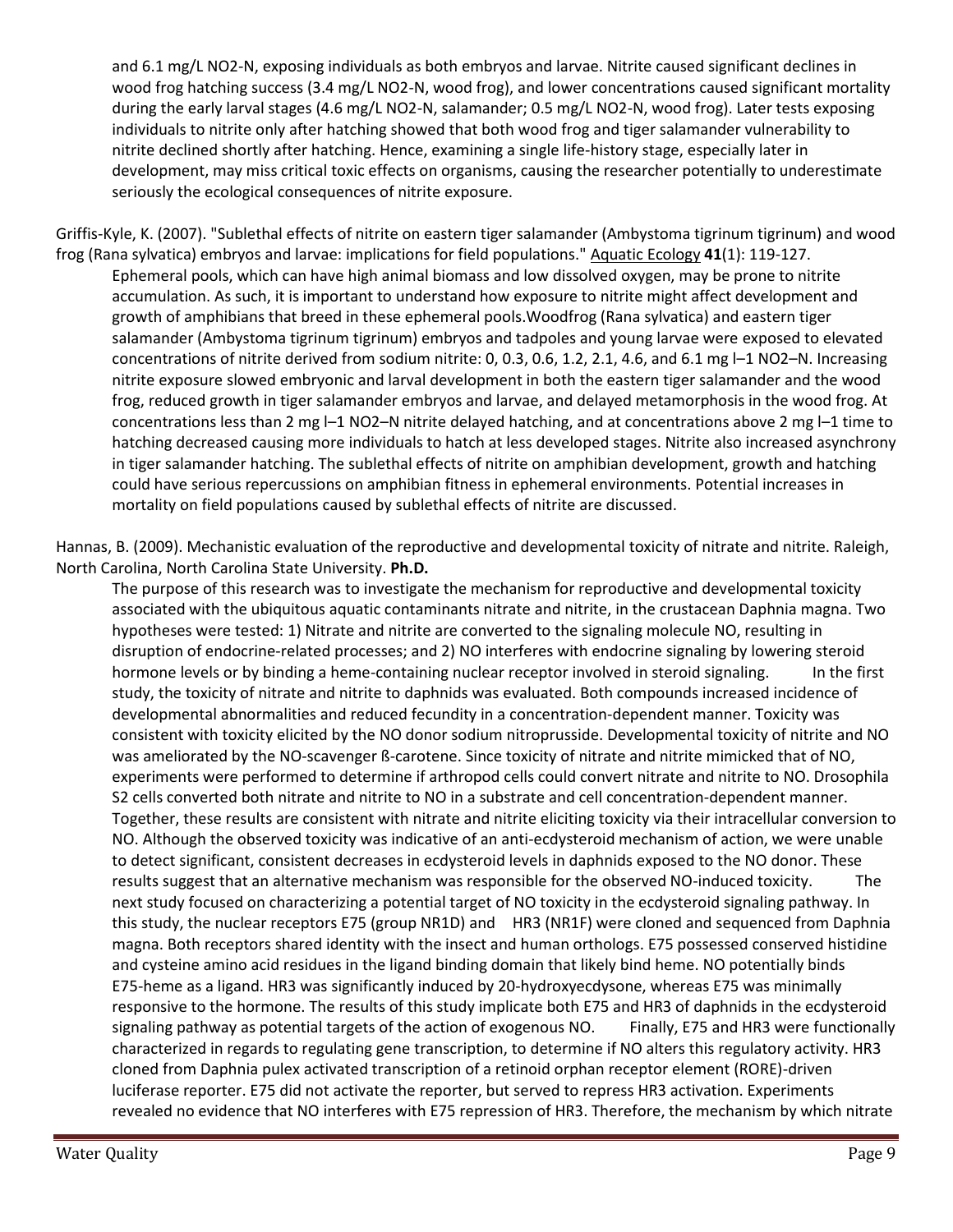and nitrite-derived NO elicits developmental and reproductive toxicity remains unknown. Overall, this research highlights the potential threat posed to the reproductive and developmental success of aquatic organisms exposed to nitrate and nitrite. Additionally, this work advances understanding of crustacean endocrinology, while demonstrating the need for further information to identify the mechanism of action for interfering environmental contaminants.

Henrikson, L. and M. Olsson (1988). "Effects of pH and aluminium on embryonic and early larval stages of Swedish brown frogs Rana arvalis, R. temporaria and R. dalmatina." Holarctic Ecology **11**(2): 127-135.

The effects of pH and aluminium on embryonic and early larval stages of Swedish brown frogs Rana arvalis, R. temporaria and R. dalmatina were tested in laboratory bioassays. In all three species egg mortality and time needed for embryonic development to hatching increased when pH declined, but no significant effects were found on embryonic development when aluminium level was elevated. In R. arvalis and R. temporaria larval mortality was affected by both pH and aluminium. In both species the frequency of occurrence of larval deformities increased in acid water, and there was a synergistic effect of pH and aluminium. In R. arvalis swimming behaviour was disturbed by high levels of aluminium at pH 5. In all three species the frequency of stressed larvae increased when pH was depressed and aluminium concentration elevated, and there was a synergistic effect when both were combined. The three species differed significantly in egg mortality, time needed for embryonic development, larval mortality, larval deformities and larval stress at low pH and high aluminium levels. R. arvalis showed the highest acid tolerance and R. dalmatina was the most sensitive to low pH.

Hofman, T. and H. Lees (1953). "The biochemistry of the nitrifying organisms. 4. The respiration and intermediary metabolism of Nitrosomonas." Biochemical Journal **54**(4): 579.

- Hostettler, S. (2002). "Tropical montane cloud forests: a challenge for conservation." Bois et forêts des tropiques **274**: 4. Tropical montane cloud forests (TMCF) have been identified in 736 sites in 59 countries. The important role of TMCF in sustaining the livelihoods of local populations by protecting watersheds and sustaining unpolluted freshwater sources has been generally recognised. Cloud forests are important sources of nontimber forest products and are an essential habitat for many endemic and threatened plant and animal species. During the past 20 years, cloud forests worldwide have been disappearing rapidly. They are facing considerable localised threats from clearance and further fragmentation, as a result of population pressure, unsustainable harvesting and poor management practices. External pressures such as mining, road building, air pollution and global warming further exacerbate the problem. Converting TMCF to other uses almost invariably affects water quality, and may significantly reduce water availability further downstream. Sustainable management and conservation of cloud forests faces many challenges including population pressure, poor awareness of their value and the lack of reliable information, political will and donor assistance. However, various successful conservation and sustainable use projects illustrate the potential of a range of approaches to cloud forest conservation. Furthermore, networks and initiatives are promoting cloud forest conservation at local, national, regional and global levels. Much hope is being placed in the International Year of the Mountain and Rio +10 to raise awareness and encourage donors, governments, businesses, NGO's and local communities to conserve the cloud forests that still remain.
- Hovanec, T., L. Taylor, et al. (1998). "Nitrospira-Like Bacteria Associated with Nitrite Oxidation in Freshwater Aquaria." Oxidation of nitrite to nitrate in aquaria is typically attributed to bacteria belonging to the genus Nitrobacter which are members of the a subdivision of the class Proteobacteria. In order to identify bacteria responsible for nitrite oxidation in aquaria, clone libraries of rRNA genes were developed from biofilms of several freshwater aquaria. Analysis of the rDNA libraries, along with results from denaturing gradient gel electrophoresis (DGGE) on frequently sampled biofilms, indicated the presence of putative nitrite-oxidizing bacteria closely related to other members of the genus Nitrospira. Nucleic acid hybridization experiments with rRNA from biofilms of freshwater aquaria demonstrated that Nitrospira-like rRNA comprised nearly 5% of the rRNA extracted from the biofilms during the establishment of nitrification. Nitrite-oxidizing bacteria belonging to the a subdivision of the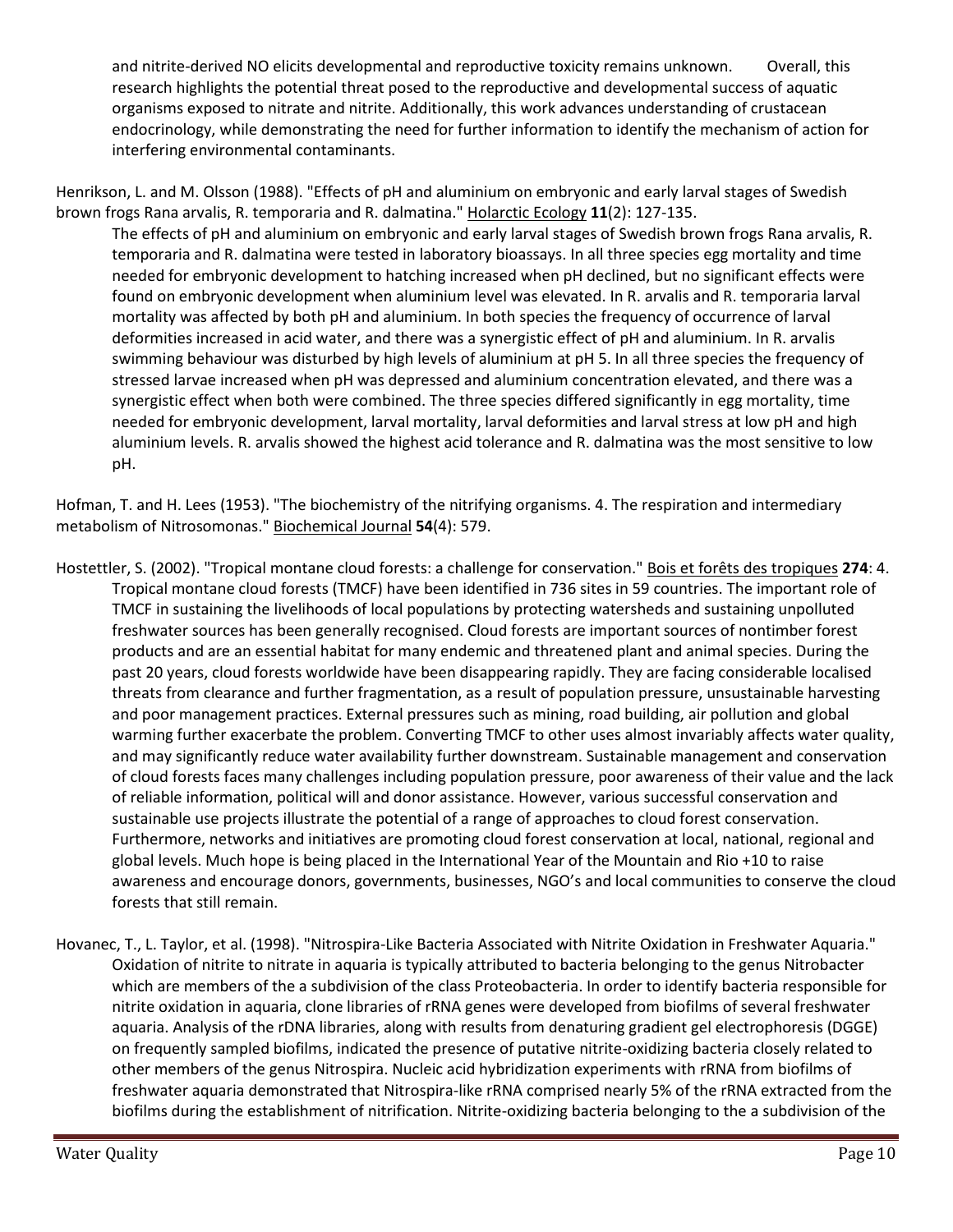class Proteobacteria (e.g., Nitrobacter spp.) were not detected in these samples. Aquaria which received a commercial preparation containing Nitrobacter species did not show evidence of Nitrobacter growth and development but did develop substantial populations of Nitrospira-like species. Time series analysis of rDNA phylotypes on aquaria biofilms by DGGE, combined with nitrite and nitrate analysis, showed a correspondence between the appearance of Nitrospira-like bacterial ribosomal DNA and the initiation of nitrite oxidation. In total, the data suggest that Nitrobacter winogradskyi and close relatives were not the dominant nitrite-oxidizing bacteria in freshwater aquaria. Instead, nitrite oxidation in freshwater aquaria appeared to be mediated by bacteria closely related to Nitrospira moscoviensis and Nitrospira marina.

Huey, D. and T. Beitinger (1980). "Toxicity of nitrite to larvae of the salamander Ambystoma texanum." Bulletin of Environmental Contamination and Toxicology **25**(1): 909-912.

Larvae of the salamander, Ambystoma texanum, from a Texas pond were highly sensitive to nitrite in low chloride (5.0 mg per liter) water. The 96 hour LC50 was 1.09 mg per liter nitrite. Nearly 100% mortality was seen at concentrations of 2.5 mg per liter nitrite and above. In water containing 300 mg per liter chloride and 10 mg per liter nitrite, no mortality was observed in 96 hours, probably as a result of lower nitrite uptake rates. (Cassar-FRC)

Jofre, M. and W. Karasov (1999). "Direct effect of ammonia on three species of North American anuran amphibians." Environmental Toxicology and Chemistry **18**(8): 1806-1812.

Leopard frog (Rana pipiens), green frog (Rana clamitans), and American toad (Bufo americanus) embryos were exposed to different un-ionized ammonia (NH sub(3)) levels over an ecologically relevant range (0-2 mg NH sub(3)/L H sub(2)O). Hatching success and prevalence of deformities were recorded after acute exposures (3-5 d duration) at 23 degree C and pH 8.7. Green frog tadpoles were exposed to different NH sub(3) levels in a subchronic experiment (114 d), and growth, survival, and metamorphosis were monitored. Survival declined, the prevalence of deformities increased, and growth and development were slow in anuran embryos and tadpoles exposed to NH sub(3) concentrations in excess of 0.6 mg/L (green frogs) or 1.5 mg/L (leopard frogs). No effects were observed in American toads up to a concentration of 0.9 mg/L NH sub(3). It appears from the few data available that anurans may not be particularly sensitive to NH sub(3) when compared with many fish species and that water quality criteria determined using data collected on fish species will be protective for many anuran amphibians. The NH sub(3) concentrations that caused negative effects in these experiments are higher than measured values for water in the Fox River-Green Bay ecosystem (WI, USA) but lower than for pore sediment water. In this ecosystem, anuran amphibians are potentially exposed to hazardous levels of NH sub(3) when they hibernate on the bottom or buried in sediments or during episodic releases of NH sub(3) from sediments.

Jofre, M., M. Rosenshield, et al. (2000). "Effects of PCB 126 and ammonia, alone and in combination, on green frog (Rana clamitans) and leopard frog (R. pipiens) hatching success, development, and metamorphosis." Journal of the Iowa Academy of Science **107**(3): 113-122.

The Green Bay watershed in Wisconsin is polluted with polychlorinated biphenyls (PCBs), dioxin, heavy metals, ammonia, and over 100 organic contaminants. In this study we exposed embryos and larvae of two ranid species commonly occurring in the Green Bay ecosystem, the green frog (Rana clamitans) and the leopard frog (R. pipiens), to PCB 126 (3,3', 4,4', 5-Pentachlorobyphenil, nominal concentrations 0-50 mu g/l, two control treatments: water plus 0.08% acetone as carrier for the PCB, water alone), unionized ammonia (0-2 mg/l), and mixtures of both contaminants. Exposure to PCB 126 did not cause significant mortality of embryos before hatching. However, exposure to unionized ammonia (NH sub(3)) concentrations in excess of 0.6 mg/l (green frogs) or 1.5 mg/l (leopard frogs) caused a decline in hatching success and an increase in prevalence of deformities. PCB 126 and NH sub(3) in combination had a significant negative effect on hatching success. Survival of larvae was significantly reduced at the highest PCB concentration (50 mg/l) for both species. Few skeletal deformities were observed in tadpoles at this concentration, but the incidence of edema was significantly increased. A slowing of growth was also observed in anuran tadpoles exposed to PCB 126. NH sub(3) exposure caused a decrease in the survival and growth of green frog tadpoles. When exposed to mixtures of both chemicals, green frog tadpoles showed a decrease in survival. However, growth was not affected. Fewer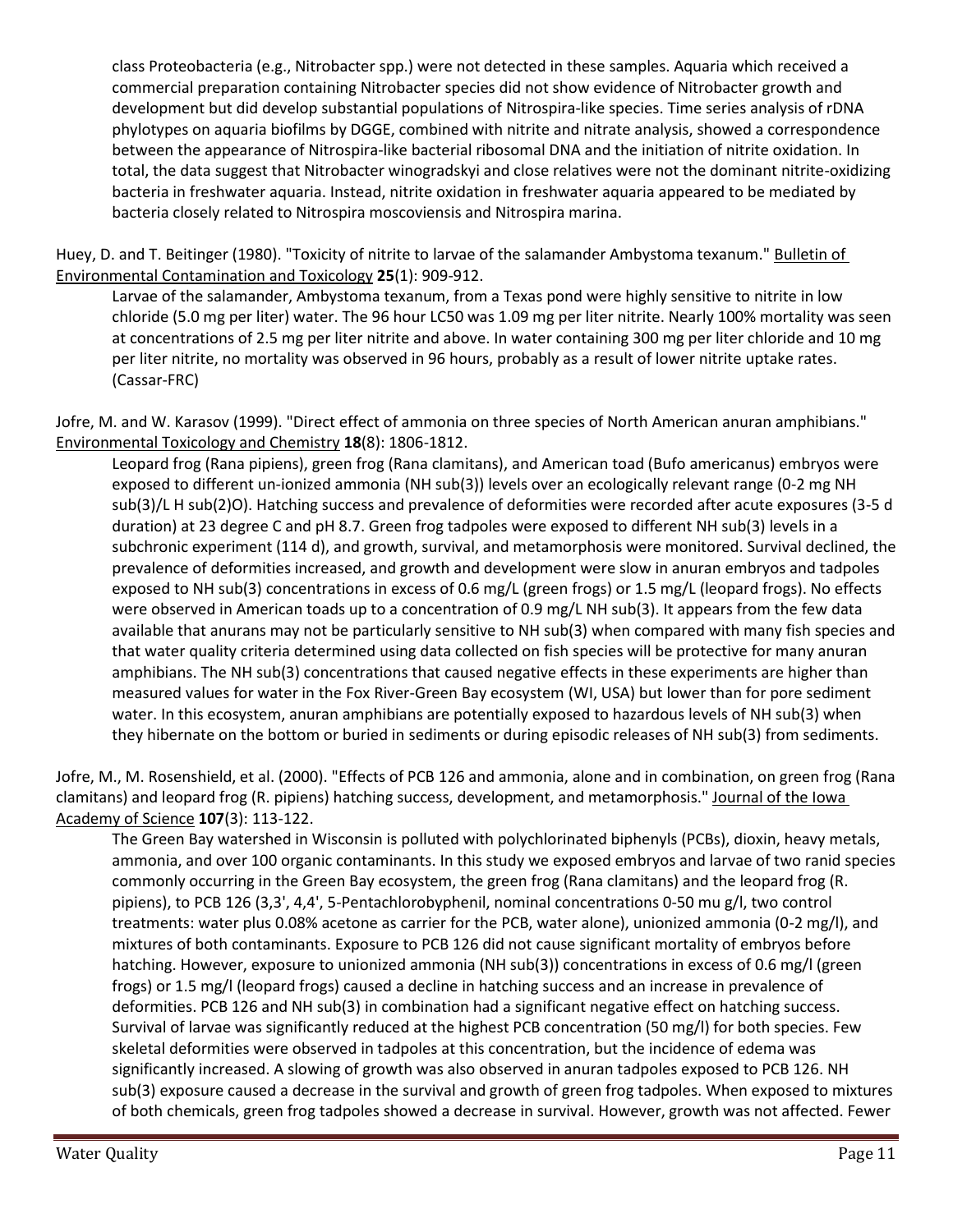tadpoles metamorphosed with increasing PCB 126 and NH sub(3) concentrations. In tadpoles exposed to PCB 126, tissue concentrations of PCB 126 at the end of the experiment increased with increasing nominal concentrations, ranging from 1.2-9600 ng/g wet weight. Our data indicate that anurans may not be particularly sensitive to NH sub(3) as compared to many fish species, and that water quality criteria determined using data collected on fish species will be protective for many anuran amphibians. At high concentrations, PCB 126 and unionized NH sub(3) affected both ranid species. However, no sublethal effects were apparent at water concentrations that occur in the Green Bay ecosystem.

Kinne, O. (1976). Cultivation of marine organisms: water quality management and technology. Marine ecology: a comprehensive, integrated treatise on life in oceans and coastal waters: 3. Cultivation. O. Kinne. London, Wiley. **3:**  19-300.

Landé, S. and S. Guttman (1973). "The effects of copper sulfate on the growth and mortality rate of Rana pipiens tadpoles." Herpetologica **29**(1): 22-27.

Rana pipiens eggs and tadpoles were each reared in water treated with copper sulfate CuSO4} - 5H2O at concentrations of 0.04, 0.05, 0.06, 0.16, 0.31, 0.62, or 1.56 mg/liter of copper (Cu). Eggs were not affected by the copper salt. Newly-hatched tadpoles were killed by the three highest concentrations. The LD-50 (72) was 0.15 mg/liter Cu. Weights of tadpoles grown in the 0.06 and 0.16 mg/liter concentrations were lower than controls and those grown in 0.04 and 0.05 mg/liter Cu. Tadpoles of varying weights and age classes were put into copper salt solutions ranging from 0.05 to 1.56 mg/liter Cu. Survival time was correlated to the weight of the tadpoles ( $r = +0.74$ ,  $P = 0.05$ ), i.e., the greater the weight of the tadpole, the longer was its survival time.

Lees, H. (1952). "The biochemistry of the nitrifying organisms. 1. The ammonia-oxidizing systems of Nitrosomonas." Biochemical Journal **52**(1): 134.

Lees, H. and J. Simpson (1957). "The biochemistry of the nitrifying organisms. 5. Nitrite oxidation by Nitrobacter." Biochemical Journal **65**(2): 297.

Little, E., R. Calfee, et al. (2002). Determination of impacts on the endangered Wyoming toad (Bufo baxteri) at Mortenson National Wildlife Refuge from ammonium nitrate concentrations. Contaminant Report Number: R6/719C/02. US Geological Survey, Columbia, Missouri, and US Fish and Wildlife Service, Cheyenne, Wyoming. Che, F&WS USFWS - Region 6 24.

The endangered Wyoming toad (Bufo baxteri) is found only as a reintroduced population at Mortenson National Wildlife Refuge (NWR) in the Laramie Plains of southeast Wyoming. Reasons for the decline of this amphibian are unknown. Data on predation, habitat modification, soil and water conditions (Stone 1991), and water quality (Ramirez 1992; Ramirez and Armstrong 1992), are available; but, none of these parameters are documented as posing serious threats to the toad. One threat that has not been investigated is the potential for agricultural fertilizers containing nitrates to enter surface water at Mortenson NWR. Nitrates are transported by irrigation runoff and snowmelt during the same time frame as the growth and development period of the Wyoming toad (Stone 1991); and, although little information exists on the effects of nitrates on amphibians, nitrates are suspected of playing a role in the decline of some amphibian populations. Hecnar (1995) suggests that nitrates may pose a risk to amphibians that is equivalent to that of pesticides. The current water quality guideline for nitrates is 10 mg/L NO3-N (EPA 1986). This guideline is set to protect human health but is not protective of some amphibians species (Hecnar 1995). In acute toxicity tests with the American toad (B. americanus), chorus frog (Pseudacris triseriata), leopard frog (Rana pipiens), and green frog (R. clamitans) exposed to ammonium nitrate fertilizer, the amphibians exhibited reduced activity, weight loss, and physical abnormalities. The toxic effects were observed at "concentrations that are commonly exceeded in agricultural areas" (Hecnar 1995) and frequently occurred during the amphibian larvae development period (Berger 1989). Additionally, toad (Bufo spp.) tadpoles were more sensitive to nitrates than were water frogs (Rana spp.) (Berger 1989). When exposed to nitrates, the amphibians often showed a sluggish behavior or appeared somewhat paralyzed when prodded. This behavior impairs the ability of the tadpoles to acquire food or avoid predation (Hecnar 1995). Both of these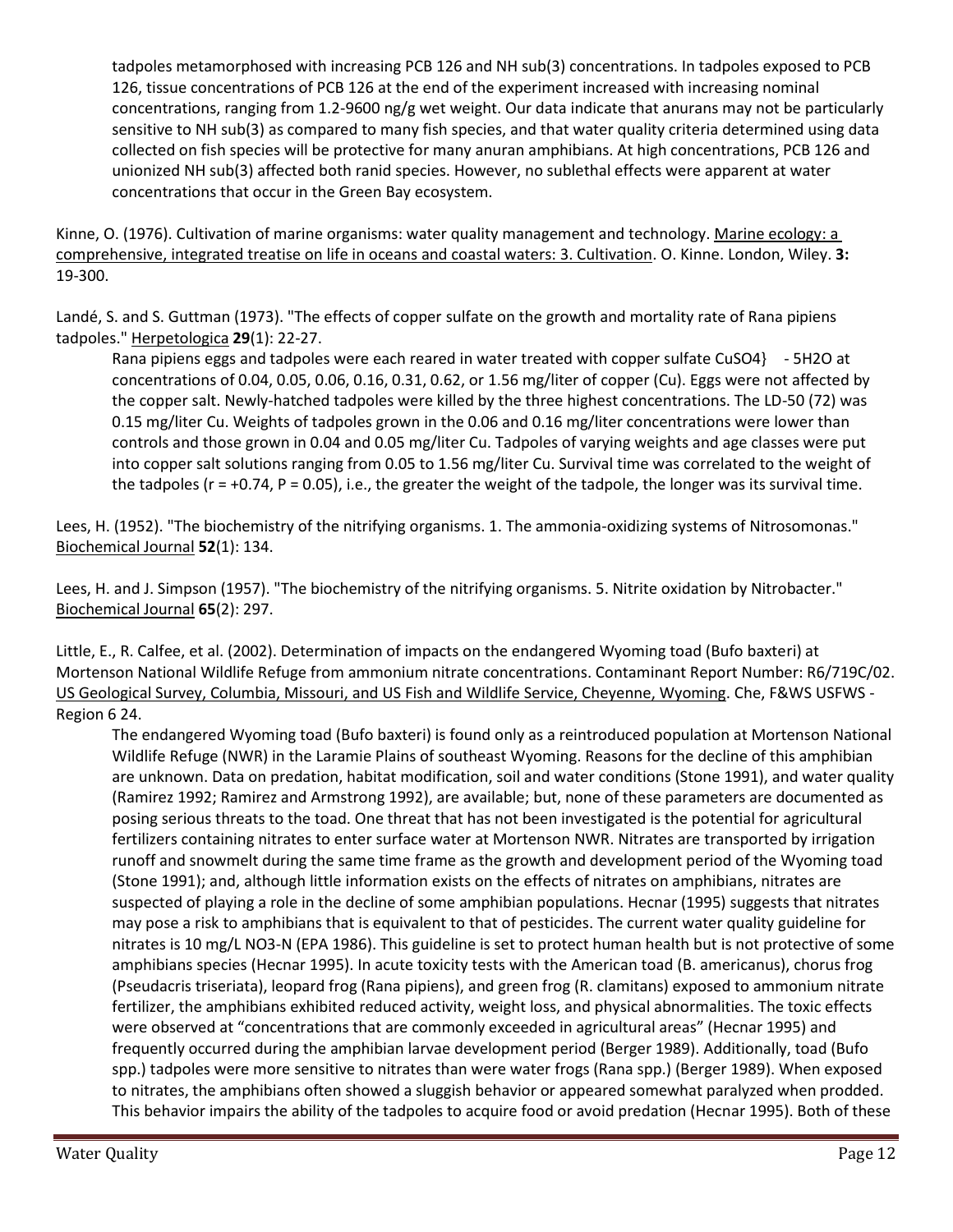activities can ultimately result in poor survivability and low reproductive success for the Wyoming toad. The purpose of this study was to determine the concentrations of nitrates at Mortenson NWR and whether these concentrations are potentially affecting the survival of the Wyoming toad. Water samples were collected pre-, during, and post-irrigation at Mortenson NWR and submitted for general water quality analyses and analysis of nitrite, nitrate, and ammonia. Frog embryo teratogenesis assays, using Woodhouse's toad (B. woodhousii) embryos as surrogates for the Wyoming toad, were conducted at the Midwest Science Center at Columbia, Missouri. Test solutions were prepared using a standard dilution series with one dilution representative of nitrate concentrations present in the field. Percent mortality, timing of metamorphosis, and presence of deformities were measured. Survival and metamorphosis were significantly reduced by the ammonia nitrate concentrations at the two highest treatments tested in the assay. The treatment representative of ammonia nitrate concentrations found at Mortenson NWR did not impact tadpole survival or metamorphosis. Deformities in the tadpoles were observed in all treatments including controls. The deformities did not appear to be caused by the ammonia nitrate concentrations and may be the result of the tadpoles' diet. USFWS - Region 6 - Environmental Contaminants Report - R6/719C/02 iii Results of this study show that ammonia nitrate concentrations are not currently elevated to concentrations that would adversely affect the Wyoming toad. Increases in nitrogen input, such as what might occur with changes in land use, could increase the risk for adverse effects to the toad, particularly because ammonia nitrate concentrations may act synergistically with other environmental factors or may serve as a stressor for increasing the toads' susceptibility to disease. Periodical sampling of water from Mortenson NWR will ensure that nitrogen input does not increase to concentrations exceeding the tolerance level of Wyoming toads.

Marco, A. and A. Blaustein (1999). "The effects of nitrite on behavior and metamorphosis in Cascades frogs (Rana cascadae)." Environmental Toxicology and Chemistry **18**(5): 946-949.

Amphibian metamorphosis is a period of drastic morphologic reorganization, during which larvae experience a decrease in locomotor ability and are more vulnerable to predation. Our results indicate that exposure to sublethal concentrations of nitrite in the water induces behavioral and morphologic changes in the Cascades frog (Rana cascadae). Tadpoles exposed to a nitrite concentration of N-NO2 at 3.5 mg/L transformed more slowly than control tadpoles exposed to dechlorinated tap water. No difference 2 was found in time at emergence and snout–vent length at emergence between experimental and control tadpoles, but development was retarded in tadpoles exposed to nitrite and they emerged at an earlier developmental stage. Also, tadpoles exposed to nitrite occupied shallow water more frequently than did control tadpoles. Keywords—Amphibian Fertilizers Metamorphosis Nitrite Rana cascadae

Massal, L., J. Snodgrass, et al. (2007). "Nitrogen pollution of stormwater ponds: Potential for toxic effects on amphibian embryos and larvae." Applied Herpetology **4**(1): 19-29.

Runoff from impervious surfaces associated with areas of residential, commercial and industrial development is commonly managed through the construction of stormwater ponds that are designed to slow runoff and reduce pollutant inputs to streams. It has been suggested that stormwater ponds may also provide habitat for wildlife. However, wildlife attracted to ponds may be exposed to pollutants entering ponds in runoff. To assess the potential toxicity of nitrogen pollution of stormwater ponds to pond-breeding amphibians we monitored nitrogen levels in waters of eleven ponds in Baltimore County, Maryland. Levels of NH3, NO− 2 and NO−3 exceeded lowest sublethal effects concentrations reported in the literature in <2% of the water samples collected, and when relatively high concentrations did occur they were restricted to only a portion of the pond. Water sampling during and following rain events also indicated little input of nitrogen to stormwater ponds through runoff. While the number of amphibians recorded at ponds varied from three to six species, there was no relationship between nitrogen levels and amphibian occurrence at ponds. Overall, nitrogen pollution of stormwater ponds in our study area appears to represent little or no direct risk to developing embryos and larvae of pond-breeding amphibians, although indirect effects and interaction of inorganic nitrogen with other pollutants warrant further investigation.

May, T. W., Missouri. Dept. of Conservation., et al. (2007). Concentration of elements in hellbender blood and fish fillets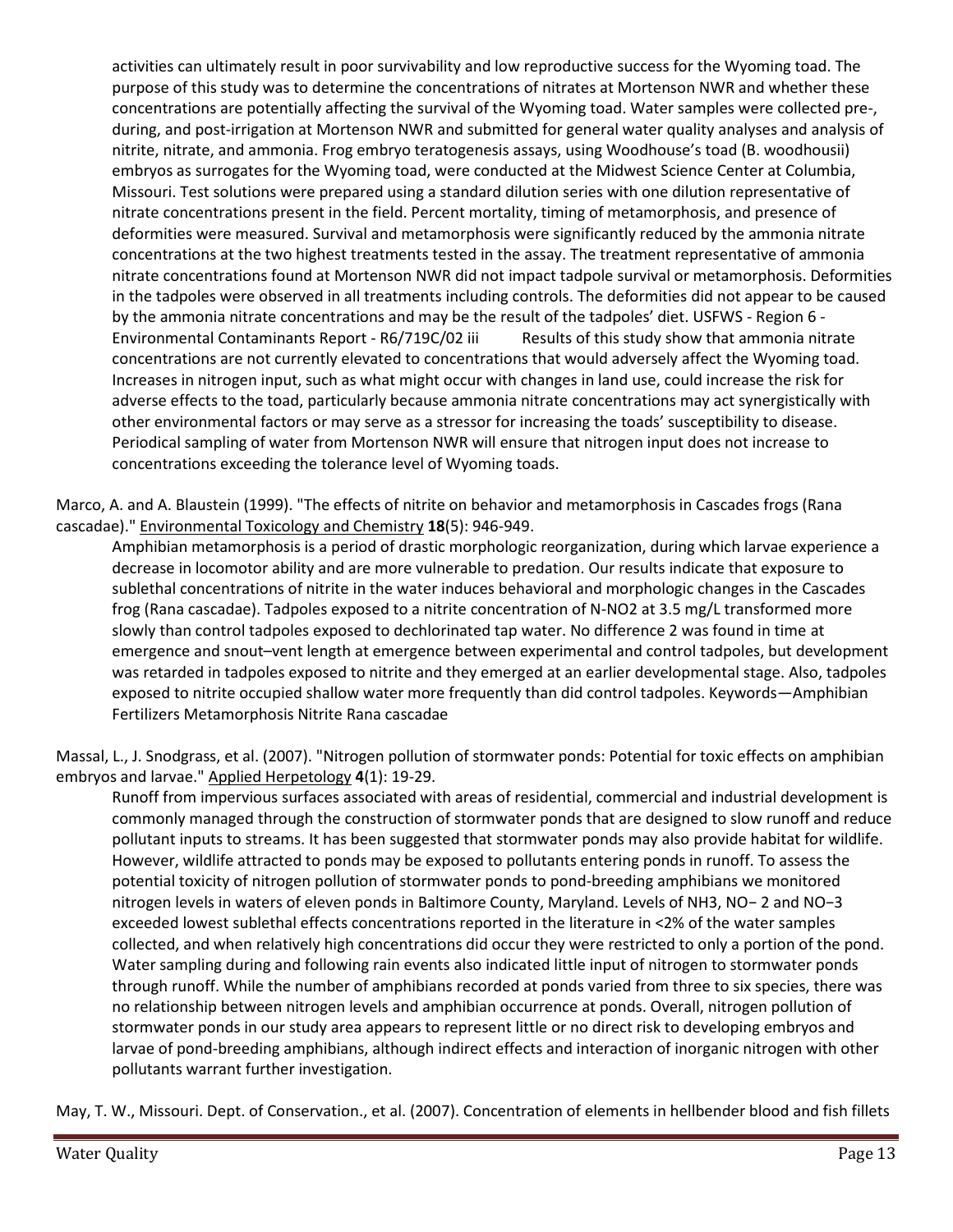from the 2006 Missouri Department of Conservation Monitoring Programs. Reston, Va., U.S. Geological Survey**:** iv, 18 p.

McTammany, M. (2004). Recovery of southern Appalachian streams from historical agriculture.

Stream ecosystems are influenced by the surrounding landscape, and agriculture within their catchments has changed many characteristics of streams. Agriculture has been a prominent land use activity in the southern Appalachian Mountains of the eastern United States for over 500 years. However, recent socioeconomic changes in the region have caused many farmers to abandon agriculture leading to widespread reforestation of historical farmland. I investigated the influence of agriculture on the physical, chemical, and biological structure and ecosystem processes of streams in the southern Appalachians. In addition, I studied streams in watersheds previously agricultural but currently reforested to determine how historic agriculture generates long-term effects on streams. Stream draining agricultural catchments (i.e., agricultural streams) had higher temperatures, light inputs, nutrients, and suspended sediments than forested streams and contained smaller substrate, dominated by sand and silt. Temperature and light regimes recovered in streams of reforested catchments, but the other aspects of stream physicochemistry remained elevated or changed due to historical agriculture. I expected biological community structure and ecosystem processes to reflect these altered conditions in streams with current and historical agriculture. Higher chlorophyll, lower macroinvertebrate biodiversity, fewer shredderdetritivore invertebrates, and more pollution-tolerant organisms characterized agricultural streams compared to forested streams, but each of these biological features was similar in longterm forested streams and streams with reforested catchments but with agricultural histories. Agricultural streams had higher rates of gross primary production (GPP) and GPP to respiration (P/R) ratios than forested streams, indicating that agriculture enhances autotrophic metabolism in streams. Agriculture did not have a significant effect on wood breakdown or microbial biofilm development on wood substrates. Together, these data suggest that agriculture causes many different changes in stream physical and chemical properties and that many of these properties do not recover following reforestation of catchments over the past 50 years. However, biological community structure and ecosystem processes appear to respond to physical aspects of streams that do recover from historic agriculture including light, temperature, and organic matter supply and type.

ODUM, R. A. and K. C. ZIPPEL (2008). Amphibian water quality: approaches to an essential environmental parameter. International Zoo Yearbook. **42:** 40-52.

Appropriate water quality is essential for maintaining and breeding amphibians in captivity. Aquatic systems that maintain water quality have been employed for many years in the aquaculture and aquarium industries. These techniques are now more commonly being utilized for amphibians. Using information from the work of the authors and published literature on amphibians and fish, benchmarks are provided for common water-quality parameters for amphibians.

## Pessier, A. (2002). An overview of amphibian skin disease, Elsevier.

The skin of amphibians has unique structural properties and physiologic functions that make amphibians particularly sensitive to environmental perturbations and cutaneous injury. This inherent sensitivity makes the skin a critically important site of evaluation in both clinical and postmortem examination of the amphibian patient. Many of the described amphibian skin diseases can be traced back to factors related to captive husbandry. Cutaneous injuries, alterations in water quality (such as pH, ammonia), and exposure to chemical irritants, are all potential hazards of the captive environment that can lead to skin irritation. Furthermore, many infectious diseases of amphibian skin such as "red leg" syndrome, mycobacteriosis, and saprolegniasis are often secondary to environmental factors and require correction of underlying lapses in husbandry for control. Other amphibian skin diseases, such as chytridiomycosis and systemic iridovirus infections are not yet associated with specific environmental cofactors but have been associated with significant mortalities in captive and/or wild amphibians. Amphibian skin diseases often have a similar gross appearance with cutaneous hyperemia and discoloration, cutaneous papules and nodules, and ulceration being among the most common presentations. This review emphasizes conditions most often encountered in amphibian dermatology as well as recently recognized diseases such as chytridiomycosis.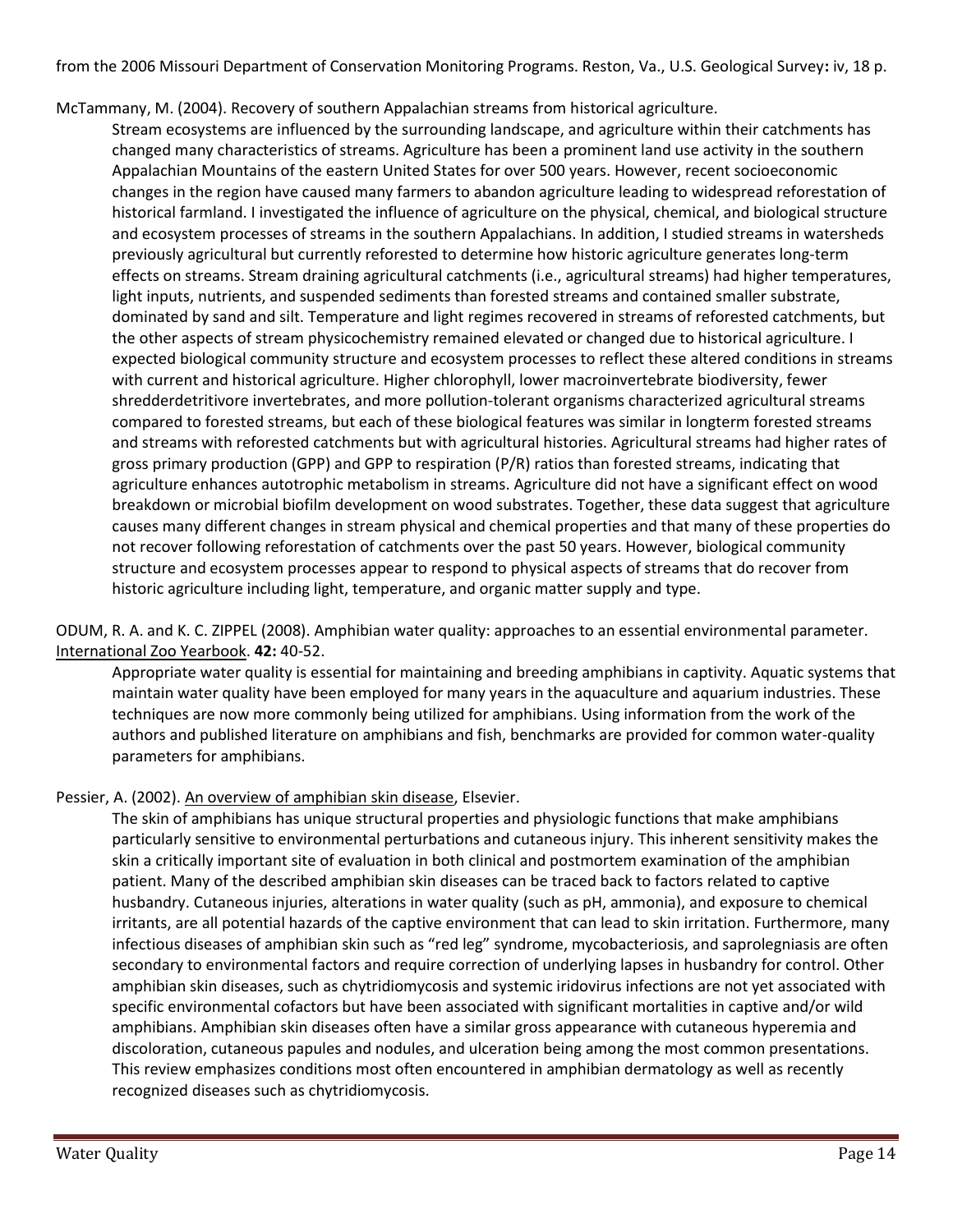Punzo, F. and S. Law (2006). "Effect of nitrate-related compounds on growth, survival and hematological responses in tadpoles of the Cuban tree frog, Osteopilus septentrionalis(Boulenger)." Journal of Environmental Biology **27**(2): 187-190.

Experiments were conducted to assess the effects of nitrate-related compounds on survival, growth, and hematological responses in tadpoles of the Cuban treefrog, Osteopilus septentrionalis . Stage-25 tadpoles were exposed to a nitrate dilution series and exposed to distilled water (controls), 40 ppm nitrate, or 100 ppm nitrate. Survivorship was significantly higher for control animals as compared to those exposed to 40 and 100 ppm nitrate. Total blood Hb concentrations were not significantly altered by exposure to sodium nitrite, and a significant positive correlation was found between methemoglobinemia and nitrite concentration over the test range of 1.0 to 50.0 mg/l. Percentage Hb was significantly correlated with nitrite concentration. Percentage MHb for all treatment groups was significantly higher (18.4 to 45.3 %) than that of controls (5.4%).

Romansic, J., K. Diez, et al. (2006). "Effects of nitrate and the pathogenic water mold Saprolegnia on survival of amphibian larvae." Diseases of aquatic organisms **68**(3): 235-243.

We tested for a synergism between nitrate and Saprolegnia, a pathogenic water mold, using larvae of 3 amphibian species: Ambystoma gracile (northwestern salamander), Hyla regilla (Pacific treefrog) and Rana aurora (red-legged frog). Each species was tested separately, using a 3 × 2 fully factorial experiment with 3 nitrate treatments (none, low and high) and 2 Saprolegnia treatments (Saprolegnia and control). Survival of H. regilla was not affected significantly by either experimental factor. In contrast, survival of R. aurora was affected by a less-than-additive interaction between Saprolegnia and nitrate. Survival of R. aurora was significantly lower in the Saprolegnia compared to the control treatment when nitrate was not added, but there was no significant difference in survival between Saprolegnia and control treatments in the low and high nitrate treatments, consistent with increased nitrate preventing Saprolegnia from causing mortality of R. aurora. Survival of A. gracile followed a similar pattern, but the difference between Saprolegnia and control treatments when nitrate was not added was not significant, nor was the nitrate × Saprolegnia interaction. Our study suggests that Saprolegnia can cause mortality in amphibian larvae, that there are interspecific differences in susceptibility and that the effects of Saprolegnia on amphibians are context-dependent.

Rouse, J., C. Bishop, et al. (1999). "Nitrogen pollution: an assessment of its threat to amphibian survival." Environmental health perspectives **107**(10): 799.

The potential for nitrate to affect amphibian survival was evaluated by e the areas in North America where concentrations of nitrate in water occur above amphibian toxici thresholds. Nitrogen poliution from anthropogenic sources enters bodies of water through aricultur runoff or percolation associated with nitrogen ferilizaon liock on, and effluents from industrial and human wastes. Environmental concentrations of nitrate in watersheds throughout North America range from < 1 to > 100 mg/L. Of the 8,545 water quality samples collected from states and provinces bordering the Great Lakes, 19.8% contained nitrate concentrations exceeding those which can cause sublethal effects in amphibians. In the laboratory lethal and sublethal eflfcs in amphibians are detected at nitrate concentrations between 2.5 and 100 mg/L. Furthermore, amphibian prey such as insects and predators of amphibians such as fish are also sensitive to these elevated levels of nitrate. From this we condude that nitrate concentrations in some watersheds in North America are high enough to cause death and developmental anomalies in amphibians and impact other animals in aquatic ecoystems. In some situations, the use of vegetated bufir strips adjacent to water courses can reduce nitrogen contamination of surface waters. Ultimately, there is a need to reduce runoff, swage effluent discarge, and the use of fertilizers, and to establish and enforce water quality idines for nitrate for the protection of aquatic organisms. Key workr amphibians, nitrate, toxicity, water quality.

Russo, R., C. Smith, et al. (1974). "Acute toxicity of nitrite to rainbow trout(Salmo gairdneri)." J. Fish. Res. Board Can. **31**(10): 1653-1655.

Flow-through bioassays on the acute toxicity of nitrite to S.gairdneri of 4 different sizes (2-235 g) showed median lethal conc (LC50) values for 4 days ranging from 0.19 to 0.39 mg/l NO Sub(2)-N. For 12-g rainbow trout the asymptotic LC50 was 0.14-0.15 mg/l NO Sub(2)-N after 8 days.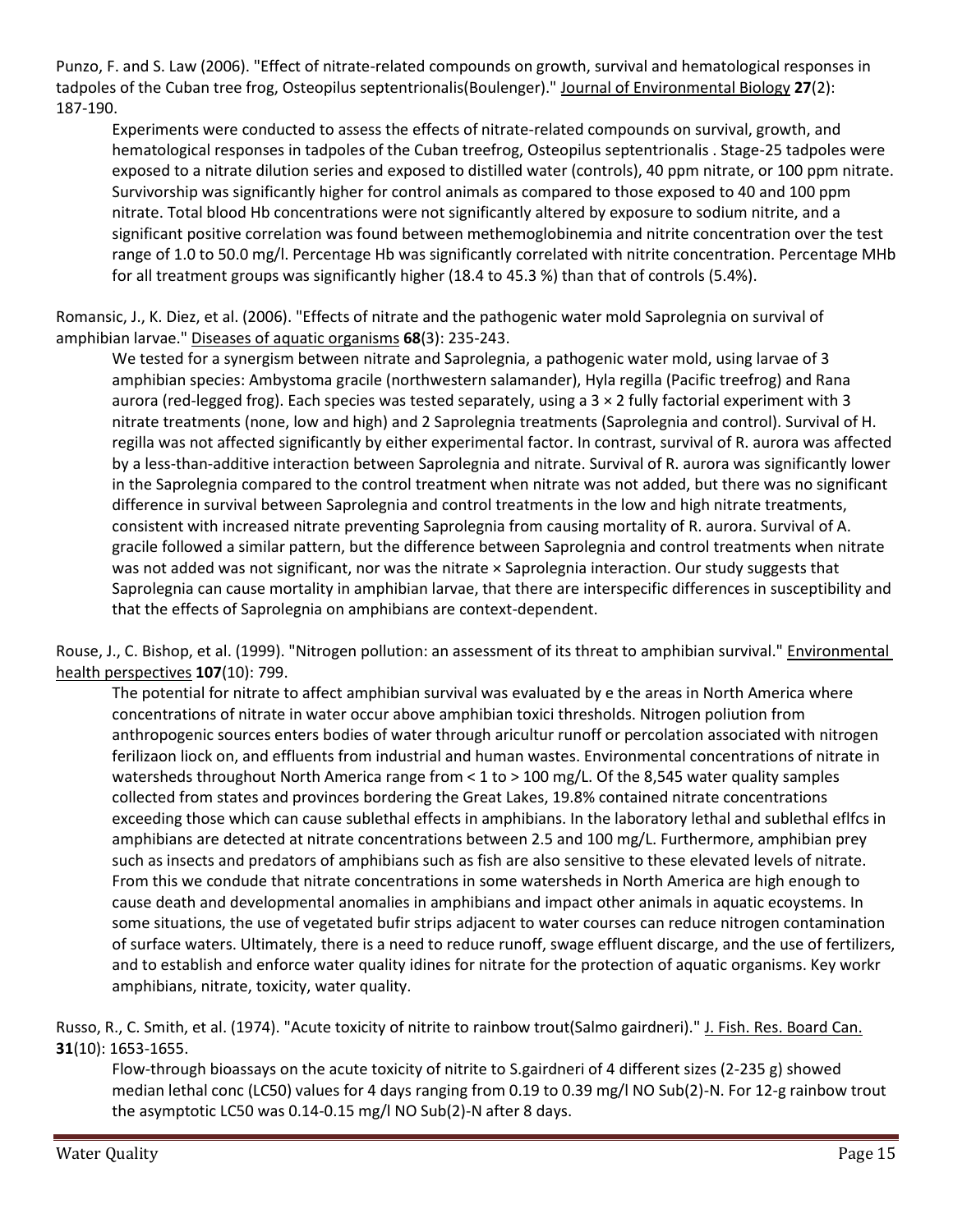Schmuck, R., W. Geise, et al. (1994). "Life cycle strategies and physiological adjustments of reedfrog tadpoles (Amphibia, Anura, Hyperoliidae) in relation to environmental conditions." Copeia **1994**(4): 996-1007.

The relationship between different degrees of intraspecific crowding of reedfrog tadpoles and their physiological responses to a deterioration of the natal pond water quality was examined under laboratory conditions. Tadpoles that were reared at a lower density metamorphosed significantly earlier than those raised at a higher density. As density increases, the average body length at metamorphosis decreases. However, at low tadpole density, a significantly higher diversity of body size classes among freshly metamorphosed froglets was observed than under more crowded conditions. Mortality increased during metamorphic climax and was inversely correlated with the tadpole density. In ephemeral ponds, an accumulation of nitrogenous wastes from metabolic processes and/or a concentration by evaporation in prolonged rainless periods can pose a considerable chemical stress to reedfrog tadpoles. Hyperolius viridiflavus ommatostictus responded to an increasing ammonia concentration with an activity increase of the ornithine cycle (intensified urea synthesis). hi contrast, Hyperolius marmoratus taeniatus exhibited a strong tolerance against high ammonia levels. A deterioration of the natal pond water quality caused H. v. ommatostictus and H. v. nitidulus tadpoles to adjust to harsher climatic conditions at the time of metamorphosis. This physiological preadjustment enabled the froglets to start feeding and growing immediately after metamorphosis even at low air humidity and rare precipitation events. In contrast, froglets that were raised in daily refreshed water exhibited high mortality rates if subjected to identical conditions. As one possible indicator of the actual climatic conditions prevailing in the surrounding terrestrial habitat, fluctuations in the water ammonia level are discussed.

SCHMUTZER, A., M. GRAY, et al. (2008). "Impacts of cattle on amphibian larvae and the aquatic environment." Freshwater Biology **53**(12): 2613-2625.

1. Agricultural practices such as cattle farming may have direct or indirect negative effects on larval amphibians by decreasing water quality through deposition of nitrogenous waste, causing eutrophication, and grazing shoreline vegetation that contributes to detrital cover and food. 2. We sampled amphibian larvae on the Cumberland Plateau, Tennessee, U.S.A., twice per week, water quality twice per month and algal and detrital biomass once per month at seven wetlands (three cattle-access and four non-access) from March to August 2005 and 2006. 3. In general, species richness and diversity of amphibian larvae were greater in wetlands without cattle. Meanrelative abundance of green frog (Rana clamitans) and American bullfrog (Rana catesbeiana) tadpoles was greater in non-access wetlands. Body size of some ranid larvae was larger in cattle-access wetlands but this trend did not exist for juveniles or adults. Dissolved oxygen was lower, while specific conductivity and turbidity were higher in cattle-access wetlands. Mean biomass of detritus was lower in cattle-access wetlands compared to non-access wetlands; no differences were detected in algal biomass. 4. Given the negative impacts of cattle on water quality, detrital biomass, larval amphibian species richness and relative abundance of some amphibian species, we recommend that farmers consider excluding these livestock from aquatic environments.

Schuytema, G. and A. Nebeker (1999). "Comparative toxicity of ammonium and nitrate compounds to Pacific treefrog and African clawed frog tadpoles." Environmental Toxicology and Chemistry **18**(10): 2251-2257.

The effects of ammonium nitrate, ammonium chloride, ammonium sulfate, and sodium nitrate on survival and growth of Pacific treefrog (Pseudacris regilla [Baird and Girard]) and African clawed frog (Xenopus laevis [Daudin]) tadpoles were determined in static-renewal tests. The 10-d ammonium nitrate and ammonium sulfate LC50s for P. regilla were 55.2 and 89.7 mg/L NH4-N, respectively. The 10-d LC50s for X. laevis for the three ammonium compounds ranged from 45 to 64 mg/L NH4-N. The 10-d sodium nitrate LC50s were 266.2 mg/L NO3-N for P. regilla and 1,236.2 mg/L NO3-N for X. laevis. The lowest observed adverse effect level (LOAEL) of ammonium compound based on reduced length or weight was 24.6 mg/L NH4-N for P. regilla and 99.5 mg/L NH4-N for X. laevis. The lowest sodium nitrate LOAELs based on reduced length or weight were <30. 1 mg/L NO3-N for P. regilla and 126.3 mg/L NO3-N for X. laevis. Calculated un-ionized NH, comprised 0.3 to 1.0% of measured NH4-N concentrations. Potential harm to amphibians could occur if sensitive life stages were impacted by NH4-N and NO3-N in agricultural runoff or drainage for a sufficiently long period.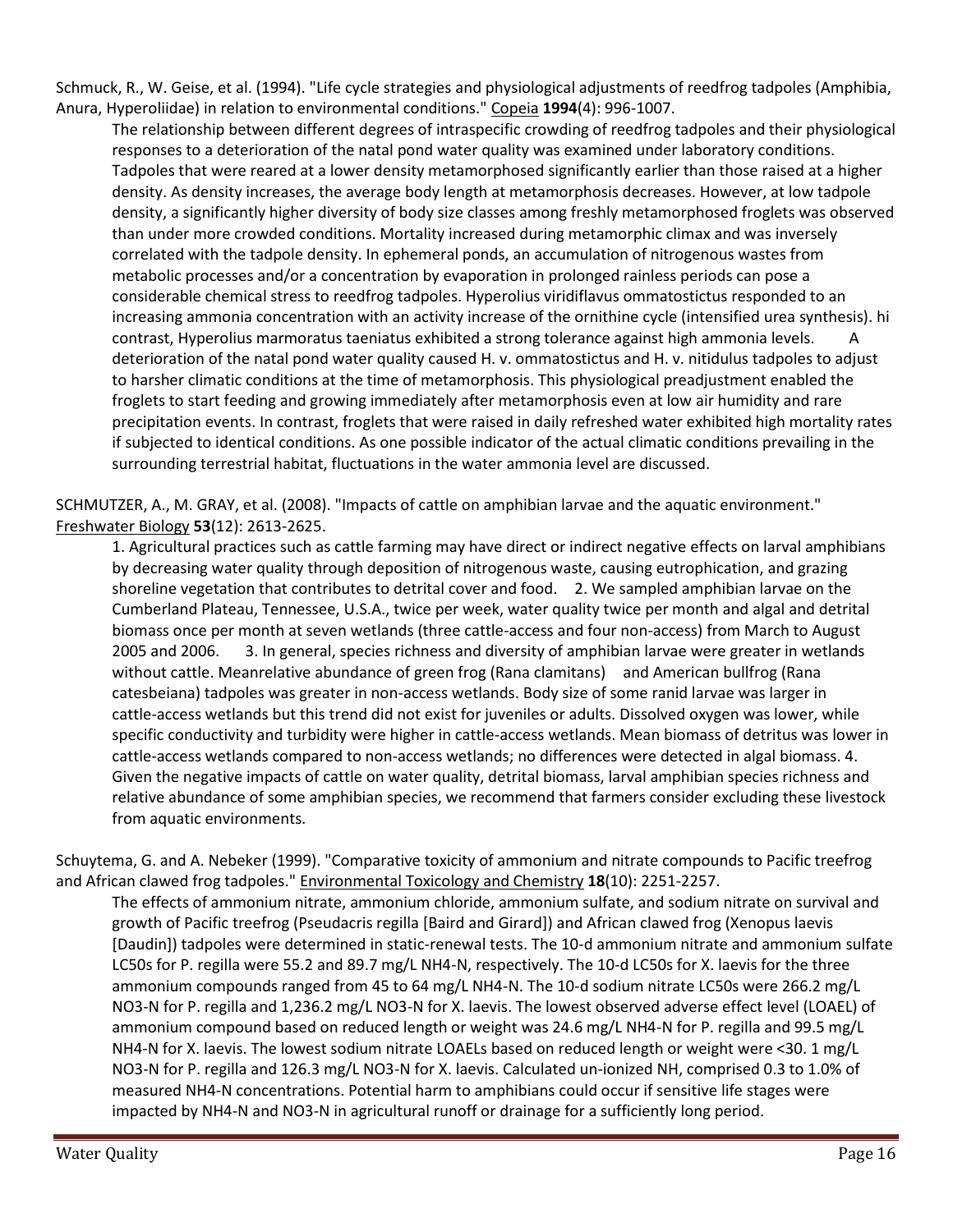Shinn, C., A. Marco, et al. (2008). "Inter-and intra-specific variation on sensitivity of larval amphibians to nitrite." Chemosphere **71**(3): 507-514.

Several authors have suggested that nitrogen-based fertilizers may be contributing to the global amphibian decline. We have studied the impact of sodium nitrite on early aquatic stages of Epidalea calamita, Pelophylax perezi and Hyla meridionalis larvae from Doñana National Park (coastal wetland) and P. perezi from Gredos Mountain (high mountain ponds), exposed during 10 to 16 days. After 8 days of exposure all P. perezi larvae from Doñana presented 100% mortality at 5 mg l(-1)N-NO2(-) while E. calamita larvae mortality rates were significantly lower at that concentration after 15 days. However, for H. meridionalis at day 15 no deaths were registered at 5 mg l(-1)N-NO2(-) and at 20 mg l(-1)N-NO2(-) presented intermediate mortality rates. In Doñana the 10 d LC50 of older H. meridionalis larvae was between 20 and 30 mg I(-1)N-NO2(-) whilst for P. perezi it was below 5 mg l(-1)N-NO2(-). These results indicate inter-specific variation of the sensitivity of larval amphibians to nitrite. Gredos Mountain P. perezi larvae exposed since the egg stage were highly sensitive to nitrite, with a 16 d LC50 below 0.5 mg l(-1)N-NO2(-). The same species in Doñana had a 15 d LC50 between 5 and mg l(-1)N-NO2(-). These results suggest that there is also intra-specific variation in sensitivity of amphibian larvae to nitrite: mountain amphibian populations appear to be more sensitive to polluted environments than coastal populations. Geographic and genetic variation and evolutionary adaptation of tolerance may also be the keys to variation amongst populations of the same species.

Siefert, R. and W. Spoor (1973). "Effects of reduced oxygen on embryos and larvae of the white sucker, coho salmon, brook trout and walleye."

Embryos and resulting larvae of 4 fish spp were subjected to reduced O Sub(2) concs at optimal temps and a flow of 60 ml/min (velocity {approx} 3.3 cm/min) until all fish were feeding. White suckers (Catostomus commersoni (Lacepede)) and walleyes (Stizostedion vitreum vitreum (Mitchell)), were not harmed at 50% saturation of dissolved O Sub(2). White sucker development was delayed at 25% saturation and walleye survival dropped at 35%. Developmental delay and mortality of coho salmon (Oncorhynchus kisutch (Walbaum)) increased progressively with each reduced O Sub(2) conc tested, including the highest reduced tension, 50% saturation. Good survival and slight delays in the development of brook trout (Salvelinus fontinalis (Mitchell)) occurred at all reduced concs down to 20% saturation, where poor survival occurred. All spp died at 12.5% saturation.

Smith, G., K. Temple, et al. (2005). "Effects of Nitrate on the Tadpoles of Two Ranids (Rana catesbeiana andR. clamitans)." Archives of Environmental Contamination and Toxicology **49**(4): 559-562.

Nitrate is a potential stressor of amphibian larvae. Previous research has shown variation in the effects of nitrate among species and even populations of amphibians. However, relatively few species and populations of amphibians have been examined for nitrate tolerance, especially from populations in the agricultural regions of the United States. Using a 15-day laboratory experiment, we investigated the effects of nitrate on the larvae of two species of anurans (Rana catesbeiana and R. clamitans) that are common throughout the agricultural Midwest. Survival of R. catesbeiana and R. clamitans tadpoles was negatively affected by higher concentrations of nitrate (20 mg L–1), with R. clamitans being more affected than R. catesbeiana. The final mass of R. catesbeiana tadpoles was affected by nitrate concentration, with tadpoles exposed to intermediate concentrations of nitrate (5 mg L–1) being the heaviest. The final mass of R. clamitans tadpoles was not affected by nitrate concentration. These experiments suggest that these two species differ in their responses to the toxic effects of nitrate and, along with previous results on Ranids, suggest there is a great deal of variation in nitrate tolerance in this family.

Smith, G., D. Vaala, et al. (2004). "Effects of nitrite on bullfrog (Rana catesbeiana) tadpoles from central Ohio, USA." Bulletin of Environmental Contamination and Toxicology **72**(5): 1012-1016.

The effect of nitrite on the growth, survival and behaviour of bullfrog (Rana catesbeiana) tadpoles from an area with a history of agriculture (central Ohio, USA) was studied. Nominal nitrite concentrations of 0, 0.375, 0.75, 1.5, 3.0 and 6.0 mg N-NO2- litre-1 were used in this study. Tadpole final mass was marginally affected by nitrite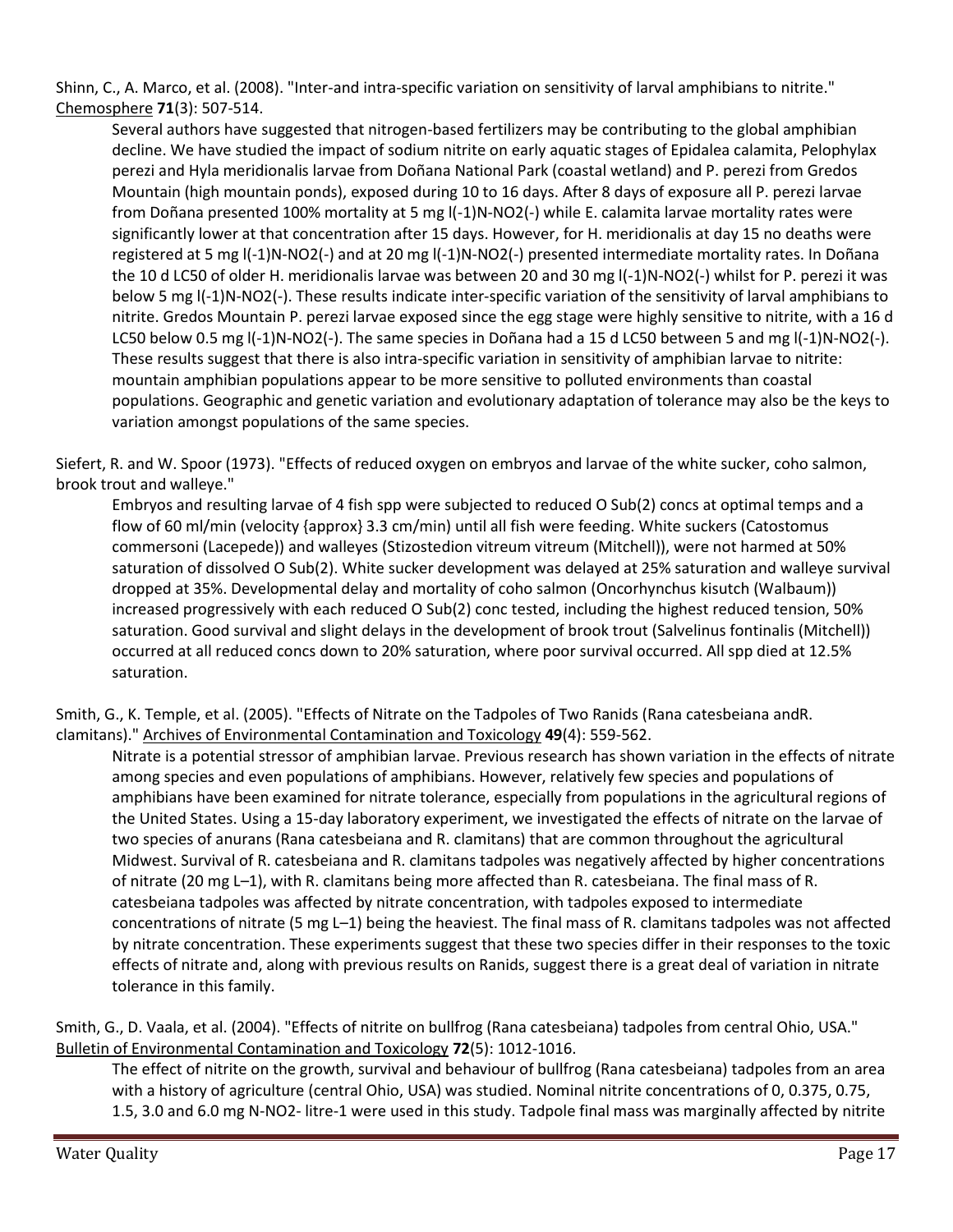concentration. Bullfrog tadpoles exposed to all nitrite concentrations had relatively high survivorship (>80%), and nitrite concentration did not affect tadpole survival. Also, nitrite did not affect tadpole activity.

Theron, J., L. Hoffman, et al. (1992). "Aspects of the chemical control of Xenopus laevis tadpoles under laboratory conditions." SOUTH AFRICAN JOURNAL OF WILDLIFE RESEARCH **22**: 110-110.

The chemical control of Xenopus laevis tadpoles, under laboratory conditions, was tested using different concentrations of chlorine. Simultaneously, the toxicity of chlorine to Clarias gariepinus juveniles was investigated. X. laevis was more sensitive to chlorine concentrations, with 100% mortality occurring at 0,5 mg/l (tap water) and 12,0 mg/l (pond water and acidified pond water), whilst for C. gariepinus juveniles, this only occurred at 5,0 mg/l (tap water) and 12,0 mg/l (pond water and acidified pond water), respectively. The residual toxicity of chlorine sharply decreased after 72 h.

Wall, A. (1999). CORRELATION BETWEEN FROG MALFORMITIES AND HEAVY METALS IN WARD MARSH, WEST HAVEN, VT, AND MUD CREEK, ALBURG, VT, Middlebury College.

Studies performed by the Vermont Agency of Natural Resources (VTANR) and Jim Andrews of Middlebury College have found frog malformations in a number sites across the Lake Champlain Basin. The surveys documented rates of morphological abnormalities in the Northern Leopard frog (Rana pipiens) ranging from 2% to 45% depending on the site (VTANR, 1998). Further laboratory research by VTANR, using the Frog Embryo Teratogenesis Assay: Xenopus (FETAX), showed that frog embryos grown in water from Ward Marsh WMA, in West Haven, VT, had an 89% malformity rate with a 6.6% mortality rate. In the assays using sediment from Ward Marsh, there was a 100% malformity rate and a 38.3% mortality rate (VTANR, 1997). This evidence indicates that the sediment is a potential source of teratogens. Mud Creek, in Alburg, VT, which was used as a control in this study, has very little evidence of malformities in the field and laboratory FETAX assays. In other studies, frogs exposed to Cu2+, Zn2+, Co2+, Ni2+, Cd2+ in FETAX assays have shown these metals to be teratogens, causing malformities and mortality. The malformities of frogs exposed to these metals include retinal depigmentation and pelvic and hind limb malformities (Luo et al, 1993; Plowman et al., 1991,1994). These types of malformities have been found in Ward Marsh by VTANR, which leads us to suspect that the frog malformities may be related to high concentrations of metals in the sediment. EPA method 200.2 for total recoverable analytes was used to prepare sediment samples from Ward Marsh and Mud Creek for ICAP analysis. Samples at Ward Marsh and Mud Creek were collected in transects ranging from subaerially exposed soils adjacent to the marsh to subaqueous sediment in the marsh, including all levels in between. Concentrations of Cu2+, Zn2+, Co2+, Ni2+, Cr2+ in the sediment at the two sites were determined using the ICP, with replicate runs. Sediment samples from Ward Marsh contain statistically higher concentrations of Zn2+ (mean=103 + 34 mg/kg), Co2+ (mean=18.3 + 3 mg/kg), Ni2+ (mean=39.4 + 7.7 mg/kg), and Cr2+ (mean=43.4 + 11.8 mg/kg), than Mud Creek. Cu2+ concentrations were similar between the two sites. Furthermore, metal concentrations in Ward Marsh indicate a trend ranging from low concentrations in soils farther from East Bay to higher concentrations in subaqueous sediment closer to the bay. This relationship implies that East Bay is a potential source of heavy metals, which are accumulating in the sediment and that elevated metals concentrations could be responsible for frog malformities observed in the field at Ward Marsh.

Warner, S., W. Dunson, et al. (1991). "Interaction of pH, density, and priority effects on the survivorship and growth of two species of hylid tadpoles." Oecologia **88**(3): 331-339.

We examined the interactions of an abiotic factor (pH) and a biotic factor (density) on the survival and growth of two species of anuran larvae (Hyla gratiosa and Hyla femoralis) in outdoor tanks. Three levels of pH (4.3, 4.6, or 6.0) and three levels of density (0, 30 or 60 embryos) were arranged in a blocked design and replicated three times for Hyla gratiosa. At the end of this experiment the effects of pH (4.3, 4.6, or 6.0), density of H. femoralis (30 or 60), and prior use by H. gratiosa (at 0, 30, or 60 larvae per tank) on the survival and growth of H. femoralis, were examined. Higher density increased larval period and decreased size at metamorphosis of H. gratiosa. Lower pH decreased survival rate and also decreased size at metamorphosis. Body sodium concentrations were lowest at the low pH values. Lower pH increased the susceptibility of H. gratiosa tadpoles to the adverse effects of higher densities. For H. femoralis higher density decreased survival, increased larval